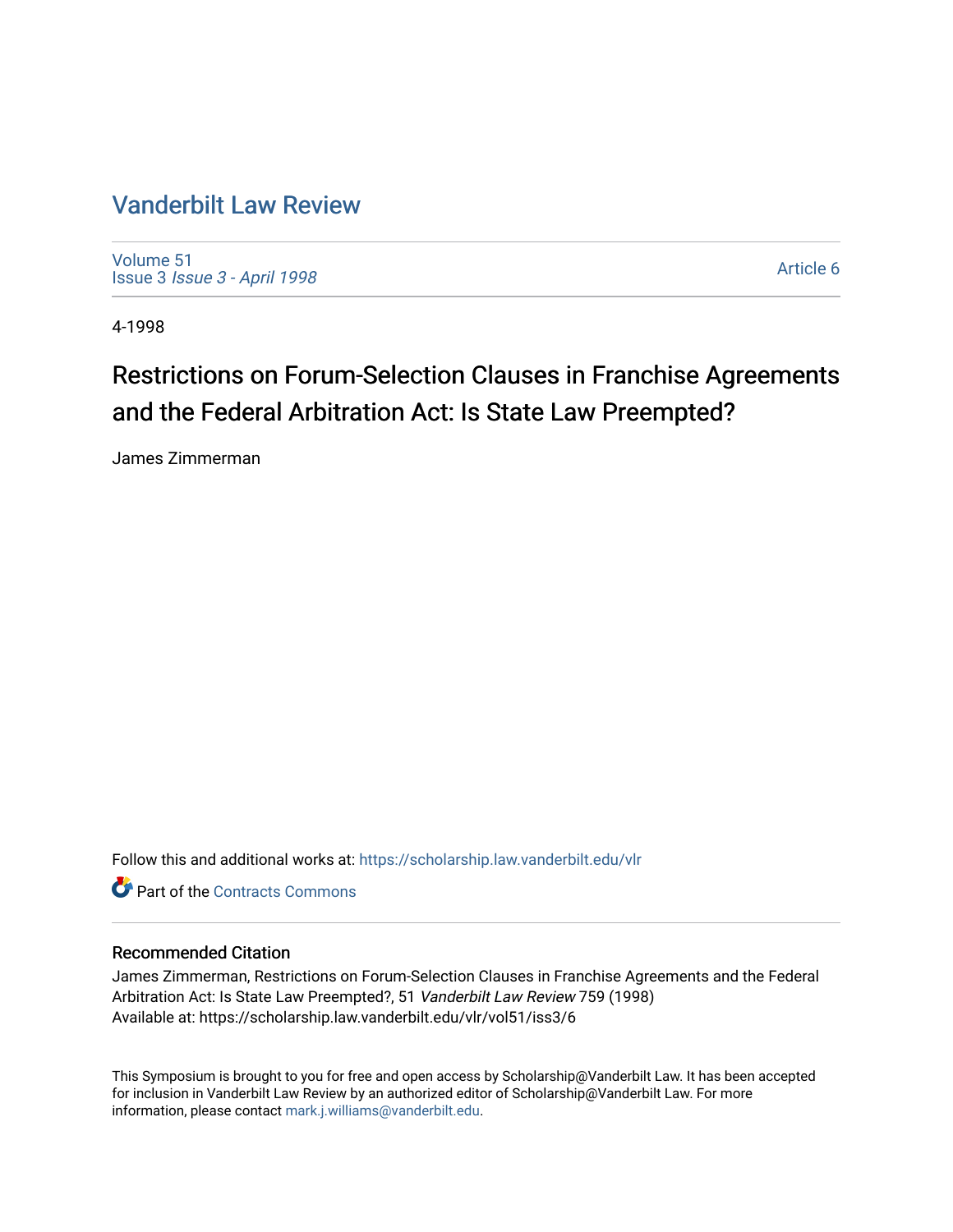# **Restrictions on Forum-Selection Clauses in Franchise Agreements and the Federal Arbitration Act: Is State Law Preempted?**

 $\ddot{\phantom{a}}$ 

| T.  |                                                       |                                                      |            |                                       |     |
|-----|-------------------------------------------------------|------------------------------------------------------|------------|---------------------------------------|-----|
| Π.  |                                                       |                                                      |            |                                       | 763 |
|     | A.                                                    | The Supreme Court's Interpretation of the FAA        |            |                                       |     |
|     | B.                                                    | Lower Courts' Treatment of FAA Preemption            |            |                                       |     |
|     | C.<br>Applying the FAA to State Laws Restricting      |                                                      |            |                                       | 766 |
|     | Forum-Selection                                       |                                                      |            |                                       | 769 |
| Ш.  |                                                       | FORUM-SELECTION CLAUSES AND FRANCHISE AGREEMENTS     |            |                                       |     |
|     | Presumptive Validity of Forum-Selection Clauses<br>А. |                                                      |            |                                       |     |
|     |                                                       |                                                      |            |                                       | 771 |
|     | $B_{\cdot}$                                           | <b>State Laws Invalidating Forum-Selection</b>       |            |                                       |     |
|     |                                                       | 773                                                  |            |                                       |     |
|     |                                                       | 1.                                                   |            |                                       | 773 |
|     |                                                       | 2.                                                   |            |                                       | 776 |
|     |                                                       |                                                      | $\alpha$ . | <b>Statutes with No Express</b>       |     |
|     |                                                       |                                                      |            | Reference to Arbitration Clauses      | 776 |
|     |                                                       |                                                      | Ъ.         | Statutes Explicitly Applicable to     |     |
|     |                                                       |                                                      |            | Arbitration Clauses                   | 777 |
|     |                                                       |                                                      | c.         | <b>Statutes Excluding Arbitration</b> |     |
|     |                                                       |                                                      |            | from Their Purview                    | 778 |
|     |                                                       | 3.                                                   |            |                                       | 779 |
| IV. | ANALYSIS: STATE FORUM-SELECTION LAWS VS. THE FAA      |                                                      |            |                                       | 779 |
|     | А.                                                    | State Forum-Selection Laws Do Not Single Out         |            |                                       |     |
|     |                                                       | Arbitration Agreements for Increased Scrutiny<br>780 |            |                                       |     |
|     | В.                                                    | State Forum-Selection Laws Address a Concern         |            |                                       |     |
|     |                                                       | Entirely Distinct from Arbitration                   |            |                                       |     |
|     | C.                                                    | FAA Preemption of State Forum-Selection Laws         |            |                                       |     |
|     |                                                       | Would Undermine the Overriding Policy of the         |            |                                       |     |
|     |                                                       |                                                      |            |                                       | 783 |
| V.  |                                                       |                                                      |            |                                       | 785 |

759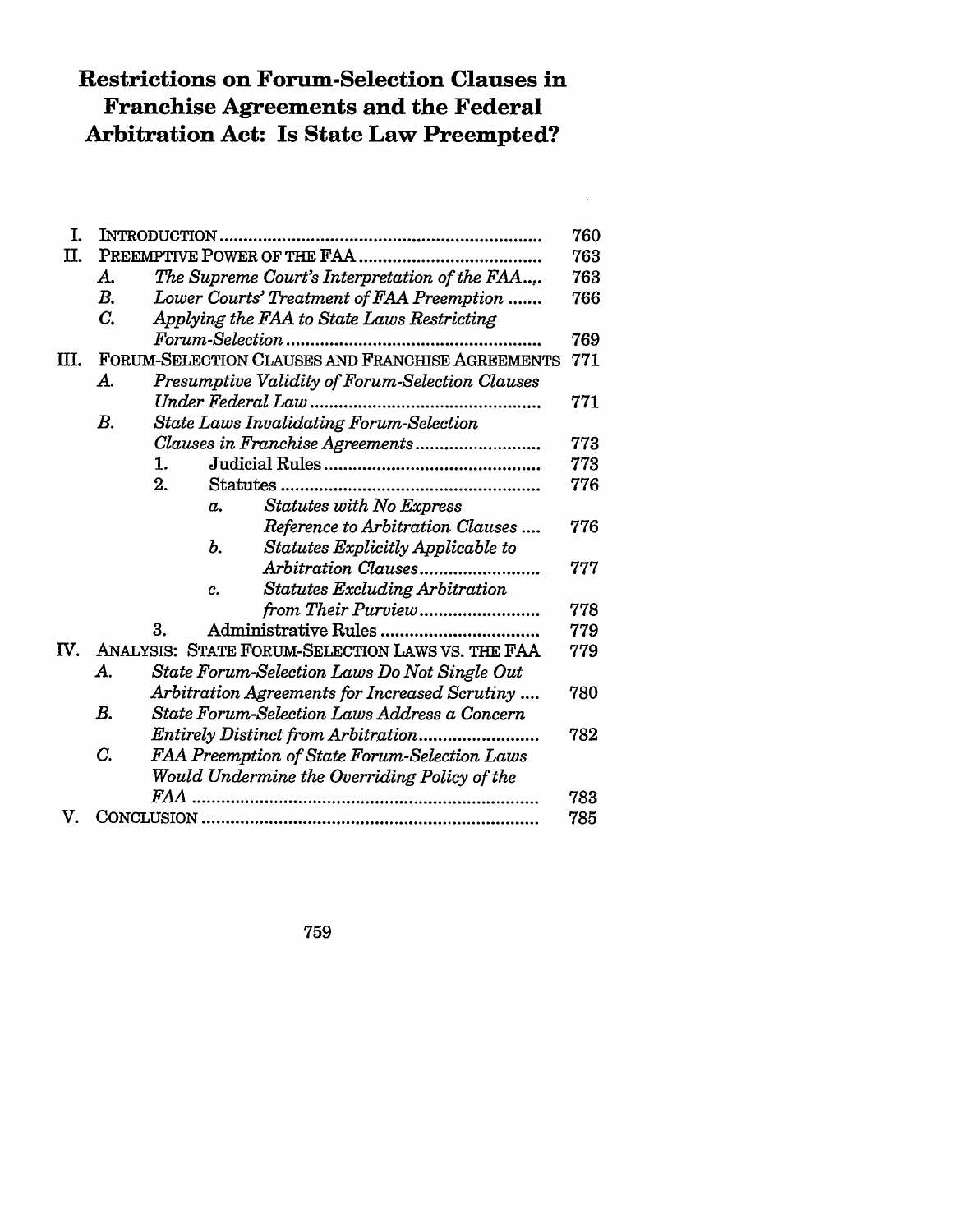#### I. INTRODUCTION

The use of forum-selection clauses in contracts continues to increase. Emboldened by the Supreme Court's endorsement of forumselection clauses,<sup>1</sup> large companies now frequently use these clauses in a variety of contracts. Contracting parties use these clauses in part to ensure that the parties can resolve any dispute in a convenient forum. Often, however, a party inserts a forum-selection clause to limit liability by increasing the barriers to litigation or arbitration.<sup>2</sup> Typically, the party inserting the forum-selection clause has superior bargaining power and inserts into the contract a clause designating a forum remote to the other party, where any dispute over the contract will be heard. In this scenario, the other party to the contract, if seeking redress for a breach of the contract, must travel to a distant and unfamiliar jurisdiction to have the claim heard, often before the opposing party's "home court." When the party seeking redress is unsophisticated and has no wealth of resources, the costs associated with bringing a suit can be prohibitive.<sup>3</sup> Thus, the party inserting the forum-selection clause is less likely to be sued or held liable for a breach.

In recent years, businesses have begun using a special kind of forum-selection clause: an arbitration clause which provides that any dispute will be resolved in binding arbitration.4 Sometimes parties use these clauses to ensure that an expert will decide the dispute or to avoid the cost and inconvenience of litigation. Again, however, parties often use arbitration clauses to force a weaker party to seek redress in a remote, unfamiliar forum.

Forum-selection clauses and arbitration clauses are common in franchise contracts.<sup>5</sup> In the typical franchise contract, the franchisor

<sup>1.</sup> See *infra* Part IIIA for a discussion of the Supreme Court's treatment of forumselection clauses under federal law.

<sup>2.</sup> *See* Edward A. Purcell, Jr., *Geography as a Litigation Weapon: Consumers, Forum-Selection Clauses, and the Rehnquist Court,* 40 UCLA L. REV. 423, 445-449 (1992) (discussing in detail the hardships imposed on would-be plaintiffs by forum-selection clauses).

<sup>3.</sup> *See id.*

<sup>4.</sup> Arbitration agreements are generally regarded as a kind of forum-selection clause because they indicate the forum in which the dispute is to be heard. *See* Scherk v. Alberto-Culver Co., 417 U.S. 506, **519** (1974) (characterizing an arbitration agreement as "a specialized kind of forum-selection clause").

**<sup>5.</sup>** *See* Benjamin A. Levin & Richard **S.** Morrison, Kubis *and the Changing Landscape of Forum Selection Clauses,* 16 FRANCHISE L.J. 97, 115-16 (1997) (summarizing Supreme Court treatment of the Federal Arbitration Act and predicting the future controversy of "the enforceability of arbitration provisions requiring.., a designated site"). A franchise agreement is generally defined as "an agreement between a supplier of a product or service or an owner of a desired trademark or copyright (franchisor), and a reseller (franchisee) under which the franchi-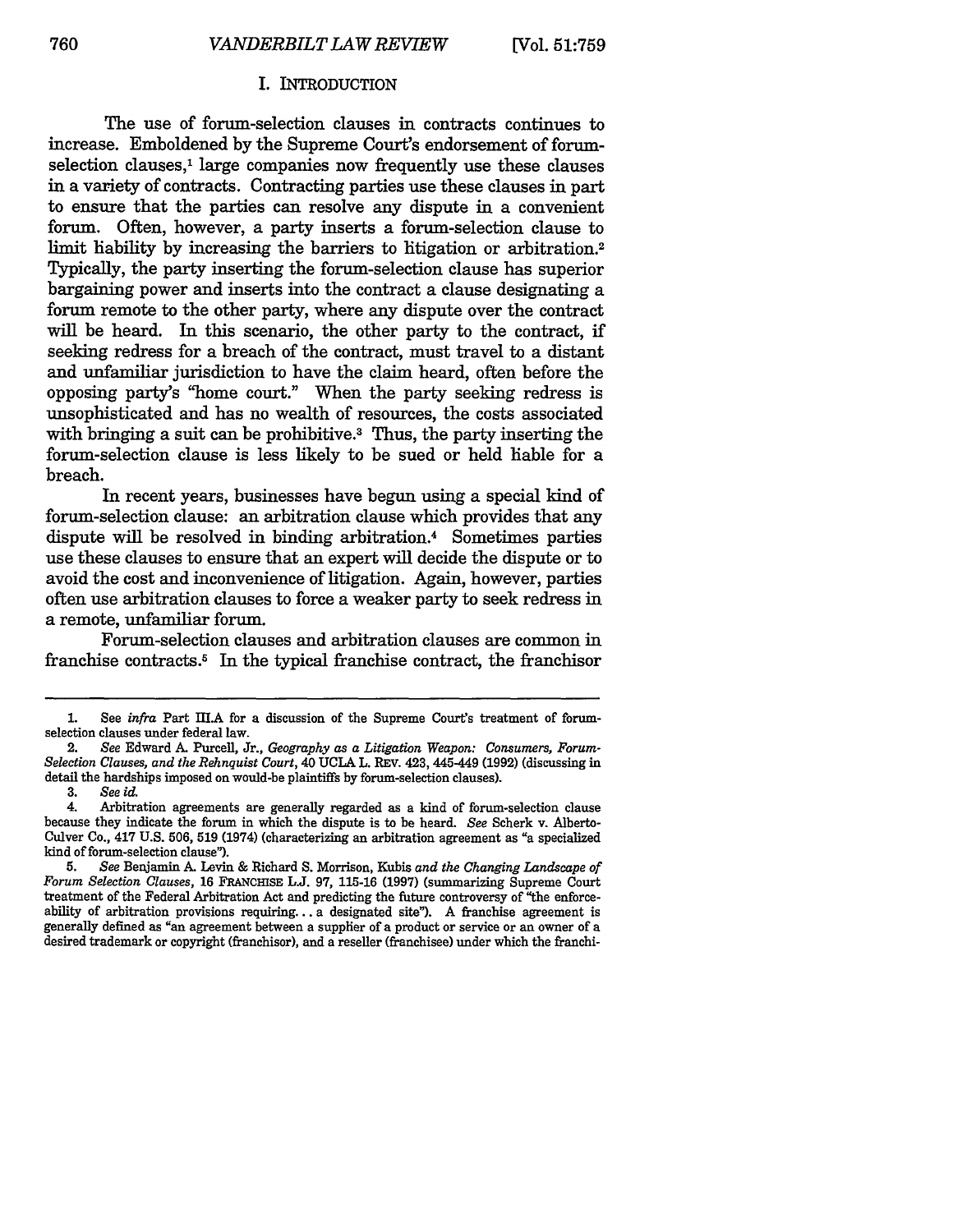is a large, national corporation, represented by sophisticated legal counsel. The franchisee is an individual, often unsophisticated, and almost always unrepresented by legal counsel at the time of contracting. The contract is presented to the franchisee on a take-itor-leave-it basis. If the franchisee objects to the terms the franchisor can usually find another willing franchisee. The contract is several pages long, with the arbitration/forum-selection clause hidden beneath boilerplate legalese.<sup>6</sup> These circumstances provide a great incentive for franchisors to use the forum-selection clause as a weapon to limit the franchisee's legal recourse. The franchisees, often unsophisticated and not represented by legal counsel, are likely not to read the clause or to understand fully its implications. Even if the franchisee does recognize the clause's significance, little or no opportunity to change it will exist.7

In response to this type of overreaching by franchisors, several states have adopted laws that require arbitration or litigation over a franchise contract to occur in the franchisee's home state and which void contractual provisions that provide otherwise.8 These laws are often enacted as part of a state's franchise laws, which generally are designed to protect franchisees from unfair contracts and unfair treatment by franchisors who have superior bargaining power.9 The statutes restricting forum-selection clauses are specifically aimed at protecting the franchisee from having to pursue redress of a breach of contract in a remote forum.'0 Many states have recently passed these laws (or have promulgated them in state courts), and commentators predict that this trend will continue."

Arguably, however, these state laws cannot invalidate arbitration agreements because of the preemptive power of the Federal

9. See *infra* Part IH.B for a discussion of the legislative and judicial purposes behind these laws.

see agrees to sell the franchisor's product or service or to do business under the franchsior's name." BLACK'S LAW DICTIONARY 658 (6th ed. 1990). A common example of a franchise is the ownership of a single fast-food restaurant.

**<sup>6.</sup>** *See* Donald B. Brenner, *There is a Developing Trend Among Courts of Making Choice of Forum Clauses in Franchise Agreements Presumptively Invalid,* 102 COM. L.J. 94, 94-95 (1997) (discussing the imbalance of power in franchise agreements).

The American Franchisee Association identifies arbitration agreements calling for arbitration in the franchisor's home state as among the most oppressive franchise agreement provisions. *See Franchise Agreement Arbitration Clauses Are Here to Stay... Or Are They?,* 7 WORLD **ARB.** & MEDIATION REP. 172, **173** (1996).

<sup>8.</sup> See *infra* Part III.B for a detailed discussion of these statutos and rules.<br>9. See *infra* Part III.B for a discussion of the legislative and indicial pu

**<sup>10.</sup>** *See id.*

**<sup>11.</sup>** *See* Brenner, *supra* note 6, at 108-13; Levin & Morrison, *supra* note **5,** at 97.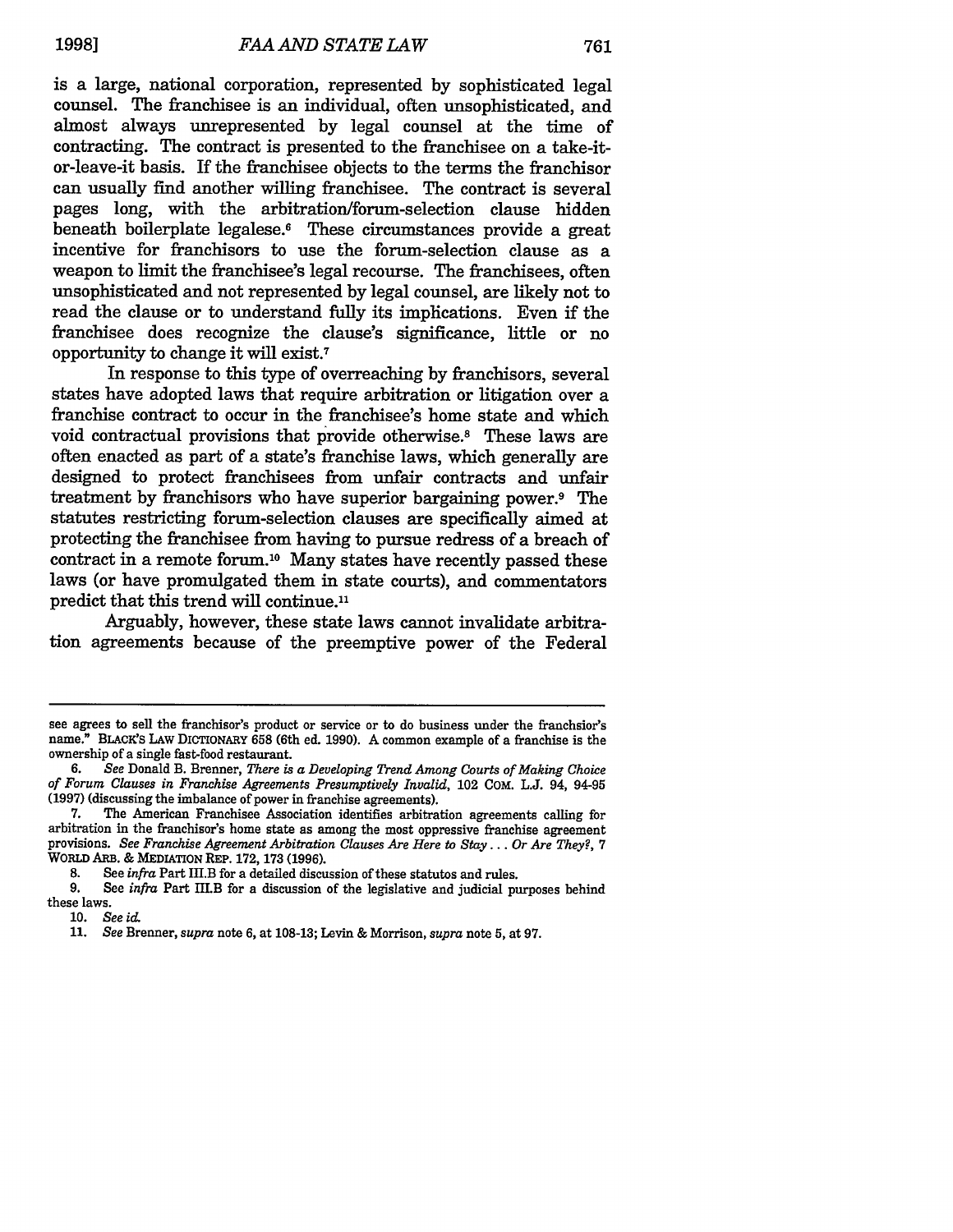Arbitration Act ("FAA").<sup>12</sup> The Supreme Court has interpreted the FAA as establishing a national policy in favor of arbitration.<sup>13</sup> Any state law which undermines this policy, or which singles out arbitration agreements for suspect treatment, is in danger of FAA preemption. The FAA does not preempt state laws that apply general contract law to invalidate arbitration agreements.<sup>14</sup> In light of recent Supreme Court decisions, however, the breadth of this exception is uncertain.<sup>15</sup>

Considering several factors, including the increasing use of arbitration clauses selecting out-of-state forums in franchise contracts, the trend among states to hold this type of forum-selection clause invalid in franchise contracts, and the broad scope of preemptive power that the Supreme Court has given the **FAA,** the question of a state law's ability to invalidate a foreign state arbitration agreement stands to be an important, and hotly contested issue in the near future.16 This Note argues that the **FAA** should not preempt state franchise laws which limit the use of forum-selection clauses in franchise contracts. First, Part II surveys the history of the **FAA** and its preemptive power over state law. Part III analyzes the law governing the validity of forum-selection clauses, including both the general law of forum-selection clauses and the specific limits some states place on them in franchise contract settings. Finally, Part **IV** examines the interplay between these two doctrines. This section argues that state laws which void forum-selection agreements do not hold arbitration clauses to a higher standard than other contracts and do not undermine the policy of the **FAA.** Instead, these state laws address the inherent unfairness in requiring individuals to seek redress in remote forums.<sup>17</sup> This focus is a legitimate application of state law that is outside the scope of the **FAA.18**

18. *See infra* Part IV.

<sup>12.</sup> **9 U.S.C.** §§ **1-307** (1994).

**<sup>13.</sup>** *See infra* Part II (discussing the FAA's preemptive power).

<sup>14.</sup> *See* Doctor's Assocs., Inc. v. Casarotto, **517 U.S. 681 (1996).**

**<sup>15.</sup>** *See infra* Part II.A.

**<sup>16.</sup>** *See* Levin & Morrison, *supra* note **5,** at 115-16.

**<sup>17.</sup>** *See infra* Part IV.B.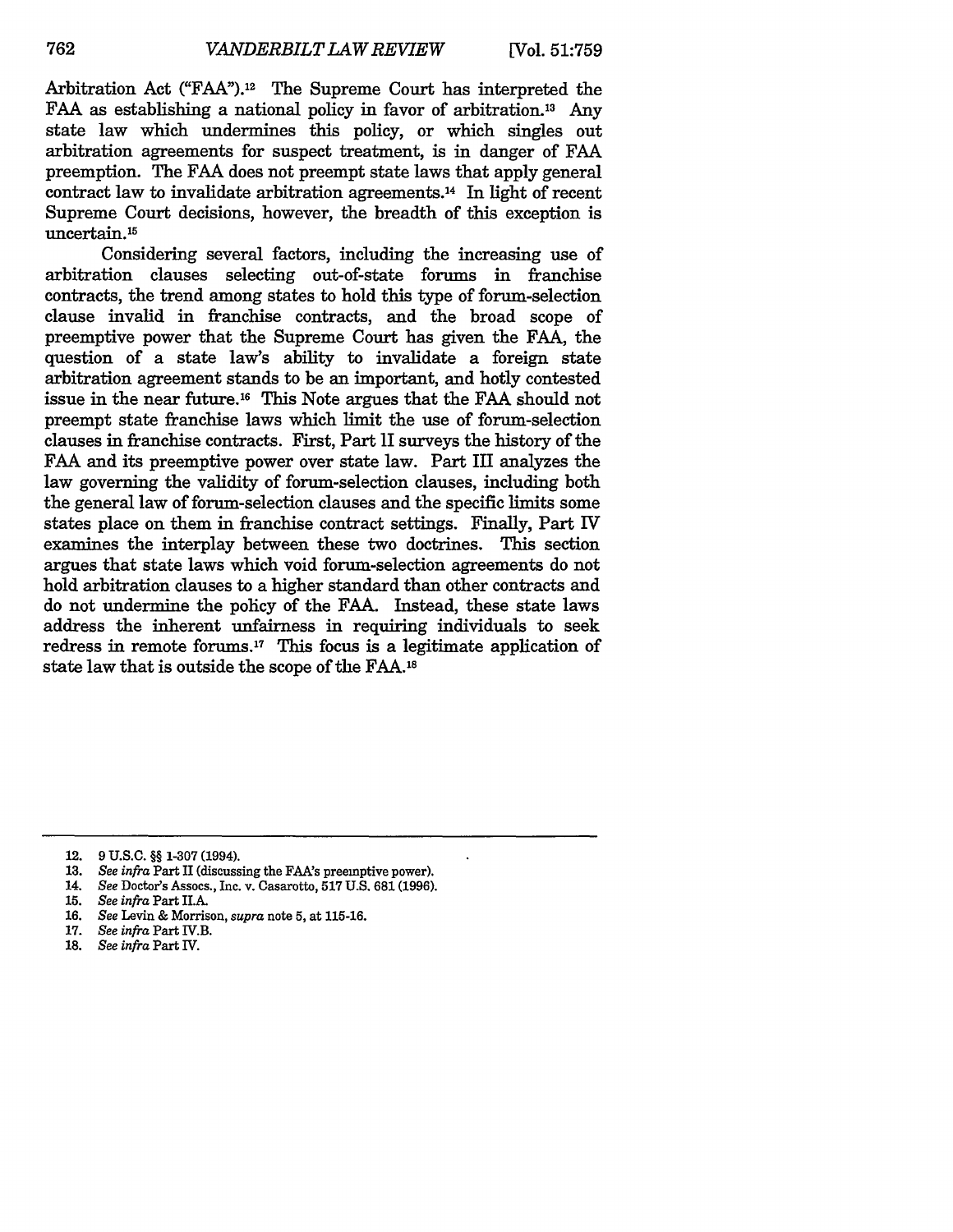#### II. PREEMPTIVE POWER OF THE FAA

As interpreted by the Supreme Court, the FAA has broad preemptive power over state laws that conflict with its text or policies.<sup>19</sup> Limits to the statute's preemptive powers exist, but have yet to be defined clearly. The Supreme Court has a long history of interpreting the FAA. Lower courts have applied the principles laid out by the Supreme Court to a variety of arbitration agreements. A handful of cases directly addresses whether the FAA preempts state laws limiting forum-selection.

#### *A. The Supreme Court's Interpretation of the FAA*

Congress enacted the FAA in 1925 to overrule the existing common law that often invalidated arbitration agreements.<sup>20</sup> Section 2 of the FAA proclaims that in all contracts "involving commerce," an arbitration agreement "shall be valid, irrevocable, and enforceable, save upon such grounds as exist at law or in equity for the revocation of any contract."21 In spite of its sweeping language, the FAA initially had little effect on the enforceability of arbitration agreements.<sup>22</sup> For years, many believed the FAA applied only in federal court.<sup>23</sup> As a result, state courts continued to apply anti-arbitration case law to invalidate arbitration agreements.<sup>24</sup> In 1967, the Supreme Court first held that the FAA was federal substantive law that Congress enacted under its Commerce Clause powers, and thus the Act applied to all cases involving interstate commerce.<sup>25</sup> Even after this case, it remained unclear how the FAA would interact with state laws governing arbitration. <sup>26</sup>

21. 9 **U.S.C.** § 2 **(1997).**

**23.** *See id.*

<sup>19.</sup> See *infra* Part Il.A for a discussion of the Supreme Court's broad interpretation of the FAA's preemptive power.

<sup>20.</sup> Prior to the FAA, courts usually considered arbitration agreements either void or voidable at the will of any party. The primary rationale for this rule was the puzzling claim that arbitration ousted the jurisdiction of courts, violating public policy. *See* Thomas A. Diamond, *Choice of Law Clauses and Their Preemptive Effect upon the Federal Arbitration Act: Reconciling the Supreme Court with Itself,* 39 ARIZ. L. REV. **35, 35-37** (1997).

<sup>22.</sup> *See* **IAN** R. MACNEIL, AMERICAN ARBITRATION LAW: REFORMATION, NATIONALIZATION, INTERNATIONALIZATION **122-33 (1992)** (discussing the relative dearth of cases brought in early years after passage of the **FAA).**

<sup>24.</sup> *See id.* at **122-27** (stating that early commentators believed that provisions of the Act governed only federal courts).

**<sup>25.</sup>** *See* Prima Paint Corp. v. Flood **&** Conklin **Mfg.** Co., **388 U.S. 395,405 (1967).**

**<sup>26.</sup>** In *Prima Paint,* no state law was at issue. *See id.*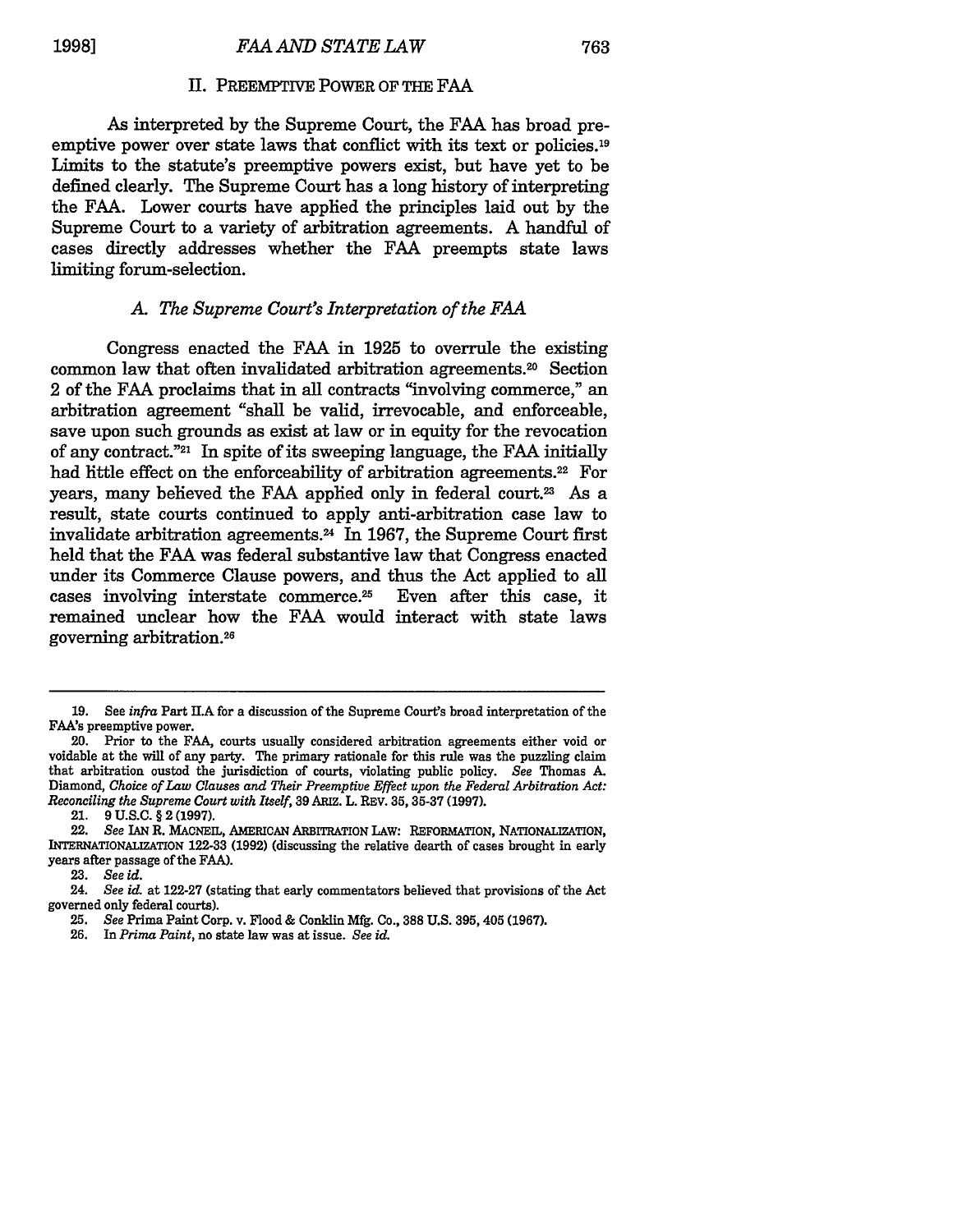In recent years, however, the FAA's preemptive power over state laws has been greatly expanded **by** a number of Supreme Court opinions. This new era for arbitration began in **1983** with *Moses H. Cone Memorial Hospital v. Mercury Construction Corp.2 7 In Moses H. Cone* the Court held that the FAA had established a federal policy in favor of arbitration, and thus, in cases involving questions of arbitrability, all ambiguities regarding the scope and validity of an arbitration clause should be resolved in favor of arbitration.28 The Court also strongly suggested that the FAA would apply equally in state and federal courts.29

In *Southland Corp. v. Keating,* the Court explicitly held that the FAA applied in both federal and state courts.30 The Court also concluded that, under the Supremacy Clause,<sup>31</sup> the FAA preempted state statutes that invalidated arbitration agreements.<sup>32</sup> The Court did note that arbitration agreements must be part of a written contract "involving commerce" in order to fall under the FAA, and even when controlled by the FAA could still be "revoked upon 'grounds as exist at law or in equity for the revocation of any contract.' **"33** In the absence of either of these exceptions, however, the FAA applied and upheld arbitration agreements regardless of state  $law.<sup>34</sup>$ 

The Court briefly halted its expansion of the FAA's reach in *Volt Information Sciences, Inc. v. Board of Trustees.35 In Volt,* the Court held that the FAA did not preempt a state law that allowed a court to stay arbitration pending resolution of related litigation.<sup>36</sup> The Court noted that the FAA does not "reflect a congressional intent to occupy the entire field of arbitration."37 The key question, according

**31.** U.S. CONST. art. VI, cl. 2. The Supremacy Clause reads "[tihis Constitution, and the Laws of the United States... shall be the Supreme Law of the Land; and the Judges in every state shall be bound thereby."

32. *See Southland Corp.,* 465 U.S. at 16. In *Southland,* the statute held to be preempted was a California franchise law which voided any contractual provision that requires the franchisee to waive compliance with any state franchise law. The California Supreme Court construed this statute to require judicial consideration of claims brought under the state franchise laws. *See id.* at **5.**

**33.** *Id.* at 10-11 (quoting section 2 of the FAA).

- 35. 489 U.S. 468 (1989).<br>36. See id. at 478.
- 36. *See id.* at 478.

37. *Id.* at 477-78. The law conflicted with the FAA because the **FAA** does not authorize a stay of arbitration.

**<sup>27.</sup>** 460 U.S. **1** (1983).

<sup>28.</sup> *See id.* at 24-25.

<sup>29.</sup> *See id.* at 26-27.

<sup>30.</sup> *See* 465 U.S. 1, 12-13 (1984).

<sup>34.</sup> *See id.* at 11.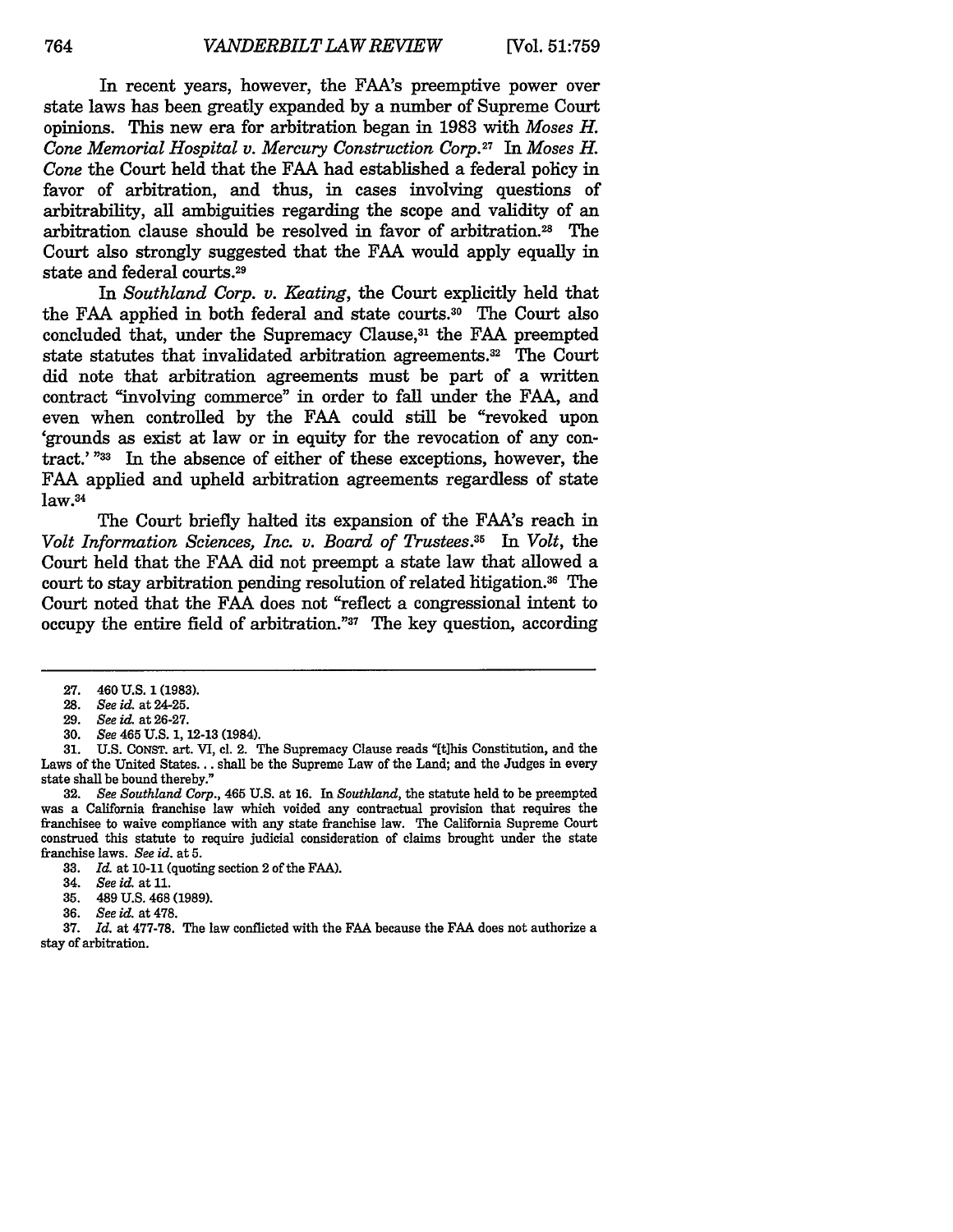to the Court, was whether the state law at issue would undermine the FAA's goals and policies; here, it did not.38

Following *Volt,* however, the Supreme Court has expanded the reach of the FAA in two ways: (1) application of the FAA to nearly all contracts, and (2) preemption of almost every conflicting state law that deals specifically with arbitration. In *Allied-Bruce Terminix Cos., Inc. v. Dobson,* the Court held that the requirement that the contract "involve commerce" in order to fall under the FAA meant merely that the FAA extended to the limits of Congress's legislative power under the Commerce Clause. 39 Given the broad reach of the Commerce Clause, this means that the FAA applies to virtually every contract that includes an arbitration agreement.40 Thus, the Court essentially eliminated one limitation that the *Southland* Court placed on the **FAA.**

The most recent Supreme Court decision concerning **FAA** preemption, *Doctor's Associates v. Casarotto,* also recognized the FAA's broad preemptive power.41 In *Casarotto,* the Court invalidated a Montana statute that required an arbitration clause be printed on the first page of the contract, in underlined capital letters.42 The Court reaffirmed *Southland,* noting that "generally applicable contract defenses," such as fraud or unconscionability, may still invalidate arbitration agreements, but that courts and state legislatures may not single out arbitration agreements and hold them to a higher level of scrutiny.43

Thus, in the law's present state, the **FAA** has broad preemptive power. The statute applies to nearly all contracts under *Allied-Bruce.* It also preempts every state law that singles out arbitration agreements for "suspect status." Finally, the Court has held that the **FAA** embodies a federal policy favoring arbitration agree-

**<sup>38.</sup>** *See* id. The Court found that the state law did not undermine the goals and policies of the **FAA** because the state statute merely provided another procedure for enforcing an arbitration agreement, and because the parties to the agreement agreed that state arbitration law would cover their agreement. *See id.* at 479. For a discussion of the parties' choice of law on **FAA** preemption, see generally Diamond, *supra* note 20; Michael **A.** Hanzman, *Arbitration Agreements: Analyzing Threshold Choice of Law and Arbitrability Questions: An Often Overlooked Task,* 70 **FLA.** B.J. 14 (1996).

<sup>39.</sup> **513** U.S. 265,273-74(1995).

<sup>40.</sup> For example, the contract in *Allied-Bruce,* to which the FAA was ruled applicable, was a "Termite Protection Plan" between a homeowner and a local termite exterminator in Alabama. *Id.* at 837.

<sup>41.</sup> **517** U.S. 681, **688** (1996).

<sup>42.</sup> *See id.* at 689.

*<sup>43.</sup> See id.* at **688.**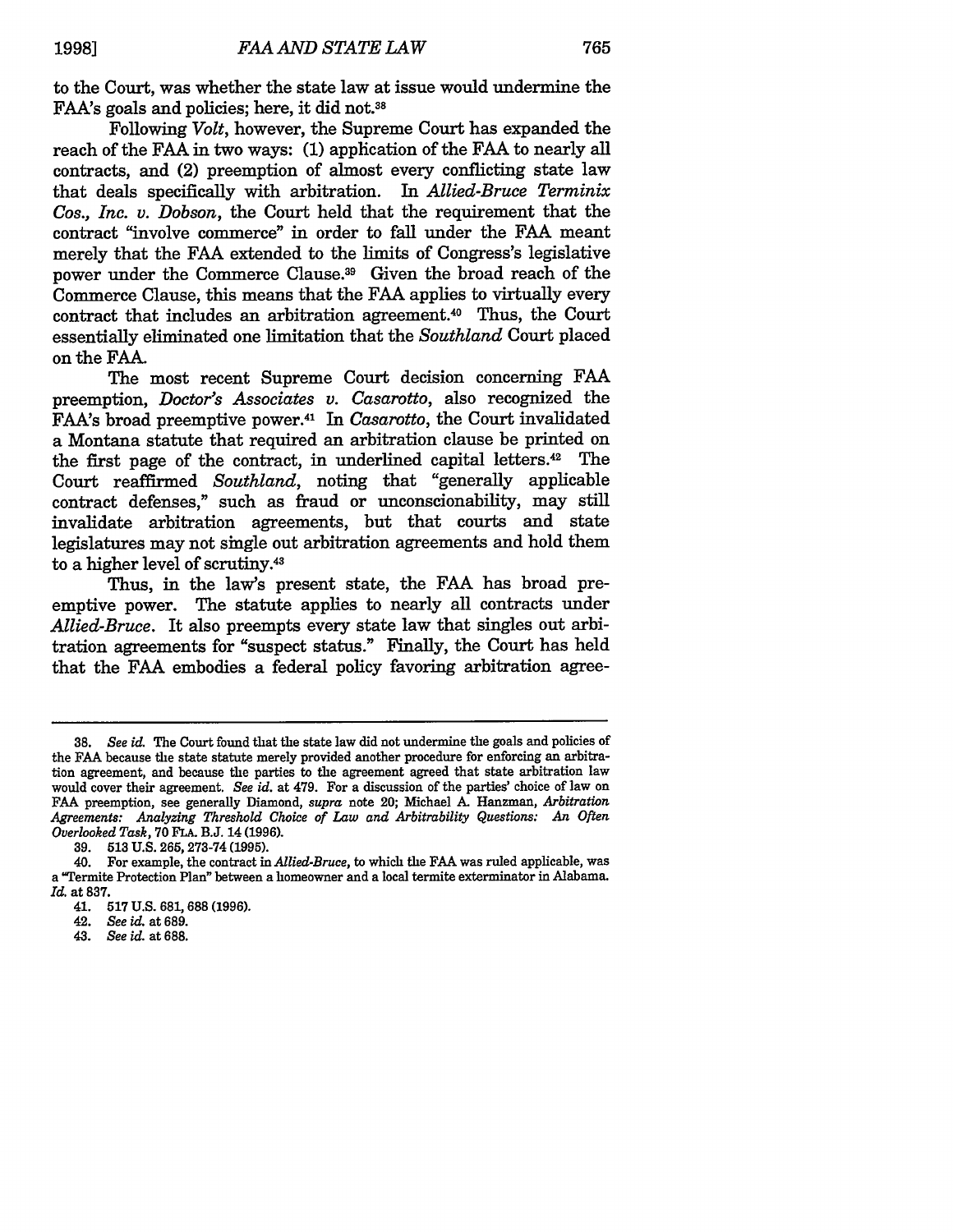ments where "all doubts are resolved in favor of arbitration."44 Notwithstanding the Court's comments in *Volt,* the **FAA** apparently has preempted the field of arbitration law.45

The Supreme Court has yet to decide, however, whether the FAA preempts state laws that, as applied, invalidate arbitration agreements but are also applicable to contract clauses other than arbitration clauses. A notable example of this type of law is a law that restricts the validity of a forum-selection clause. Lower courts have touched on this issue, but are far from resolving it.

#### *B. Lower Courts' Treatment of FAA Preemption*

Lower courts have distinguished between laws that violate the FAA and are preempted, and laws that are merely "general contract law" and thus outside the preemptive scope of the FAA.<sup>46</sup> These decisions reinforce the principle that laws which "single out" arbitration agreements must give way to the FAA.<sup>47</sup> These cases, however, also provide strong support for the proposition that courts can use contract law principles to reject an arbitration agreement as unconscionable without violating the FAA.48 Finally, lower courts have not resolved whether state laws that apply to other types of contracts in addition to arbitration agreements, but not to contracts in general, are preempted by the FAA.49 One example of such state laws is a law restricting forum-selection clauses.

Lower courts have consistently followed Supreme Court precedent in striking down state laws that single out arbitration agreements. If a state statute, court decision, or regulation explicitly prohibits or finds unconscionable all arbitration agreements, courts after *Southland* have been unanimous in holding that the FAA preempts

- 48. *See infra* notes 54-64 and accompanying text.
- 49. *See infra* Part II.C.

*<sup>44.</sup> Moses H. Cone Memorial Hosp. v. Mercury Constr. Corp.,* 460 U.S. 1, 24-25 (1983).

<sup>45.</sup> The present state of arbitration under the **FAA** has been criticized by many commen- tators. *See, e.g.,* Thomas E. Carbonneau, *Arbitral Justice: The Demise of Due Process in* American Law, 70 TUL. L. REV. 1945 (1996); David S. Schwartz, *Enforcing Small Print to Protect Big Business: Employee and Consumer Rights Claims in an Age of Compelled Arbitration, 1997 Wis. L. REV. 33; Jean R. Sternlight, Panacea or Corporate Tool?: Debunking* the Supreme Court's Preferenee for Binding Arbitration, 74 WASH. U. L.Q. 637 (1996). But see<br>Jonathan E. Breckenridge, Bargaining Unfairness and Agreements to Arbitrate: Judicial and *Legislative Application of Contract Defenses to Arbitration Agreements,* 1993 **ANN.** SURv. AM. L. 925, 926 (in favor of present law). The wisdom of the Supreme Court's interpretation of the **FAA** is outside the scope of this Note.<br>46 See infra potes 54-64 and ac

*<sup>46.</sup> See infra* notes 54-64 and accompanying text.

<sup>47.</sup> *See infra* note **50** and accompanying text.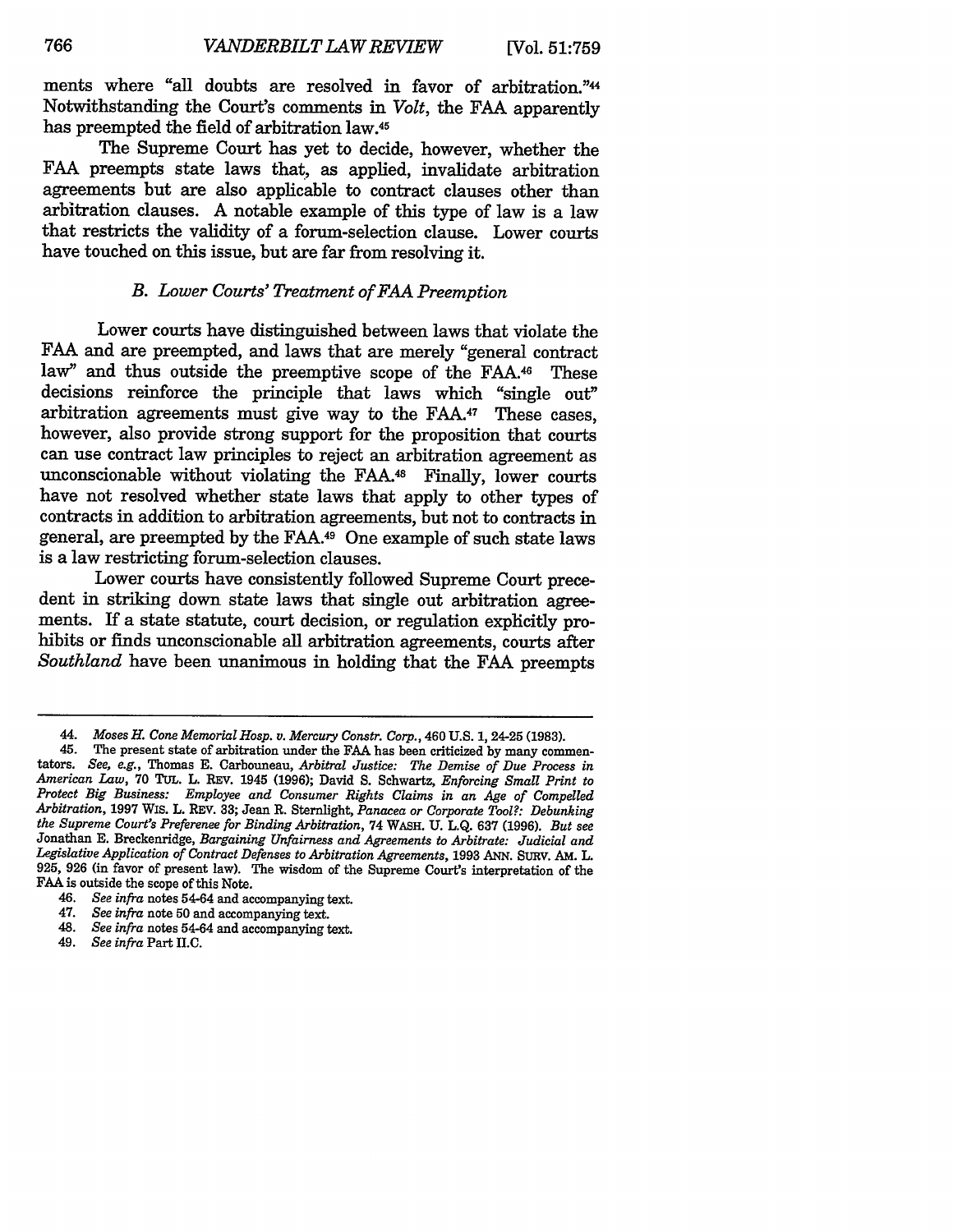state law.<sup>50</sup> Lower courts have also followed the Supreme Court's language from *Moses H. Cone* and resolved all doubts about a contractual provision in favor of arbitration.<sup>51</sup>

Several courts have also held or noted in dicta that the FAA preempts provisions of state franchise laws which restrict the use of arbitration agreements. $52$  In all of these cases, however, with the exception of those that deal with statutes that restrict forum-selection clauses, <sup>5</sup> 3 the statute in question "singled out" arbitration agreements for suspect treatment or outright prohibition, without any parallel restrictions on forum-selection clauses. Thus, these cases offer little insight regarding preemption of statutes restricting forum-selection clauses.

In contrast, lower courts also have consistently held that fraud, duress, unconscionability, or other contract defenses may invalidate arbitration agreements without violating the FAA.<sup>54</sup> Those cases holding arbitration agreements unconscionable and thus unenforceable are particularly instructive. As noted above, the FAA will preempt a state statute or judicial decision which finds *all* arbitration agreements unconscionable.<sup>55</sup> Many courts, however, have struck down arbitration agreements as unconscionable, despite the FAA, if

**53.** *See infra* Part H.C (discussing cases addressing statutes that restrict forum-selection).

*<sup>50.</sup> See, e.g.,* David L. Threlkeld & Co. v. Metallgesellschaft Ltd., 923 F.2d 245, 250-51 (2d Cir. 1991) (holding that the FAA preempted a state statute requiring 10-point capital letters providing notice for an arbitration clause); Bayma v. Smith Barney, Harris Upham & Co., 784 **F.2d** 1023, 1025 (9th Cir. 1986) (holding preempted a state law that held all arbitration agreements in employment contracts invalid as contracts of adhesion).

**<sup>51.</sup>** The Court in *Moses H. Cone* noted that because the **FAA** established national policy favoring arbitration, "any **doubts...** should be resolved in favor of arbitration." Moses H. Cone **Mem'l** Hosp. v. Mercury Constr. Corp., 460 **U.S. 1,** 24-25 **(1983).** Lower courts have cited this language numerous times. *See, e.g.,* Doctor's Assocs. v. Stuart, **85 F.3d 975, 981 (2d** Cir. **1996) ("[A]ny** doubts concerning whether there has been a waiver are resolved in favor of arbitration.") (citation omitted).

**<sup>52.</sup>** *See, e.g.,* Saturn Distribution Corp. v. Williams, **905 F.2d 719, 724-27** (4th Cir. **1990)** (holding that the **FAA** overrides a state franchise statute which prohibited automobile manufacturers and dealers from assenting to mandatory arbitration agreements); Seymour v. Gloria Jean's Coffee Bean Franchising Corp., **732** F. Supp. **988,** 994 **(D.** Minn. **1990)** (stating that the **FAA** preempts a state franchise law prohibiting predispute arbitration agreements in franchise agreements); Davis v. Rentrak Corp., No. **88-69614, 1989** WL 2047, at **\*5-\*7 (N.D.** Ill. Jan. **6, 1989)** (noting that the **FAA** preempted the state franchise law even if the state law was construed to void arbitration agreements). See also the discussion of the Supreme Court's holding *in Southland Corp. v. Keating,* 465 **U.S.** 1 (1984), *supra* notes **25-29** and accompanying text.

<sup>54.</sup> This rule comes from the text of the **FAA** which upholds arbitration agreements "save upon such grounds as **exist** at law or in equity for the revocation of any contract." **9 U.S.C.** § 2 (1994).

**<sup>55.</sup>** *See, e.g., Bayma,* **784 F.2d** at **1023** (holding preempted state law that invalidates all arbitration agreements in employment contracts).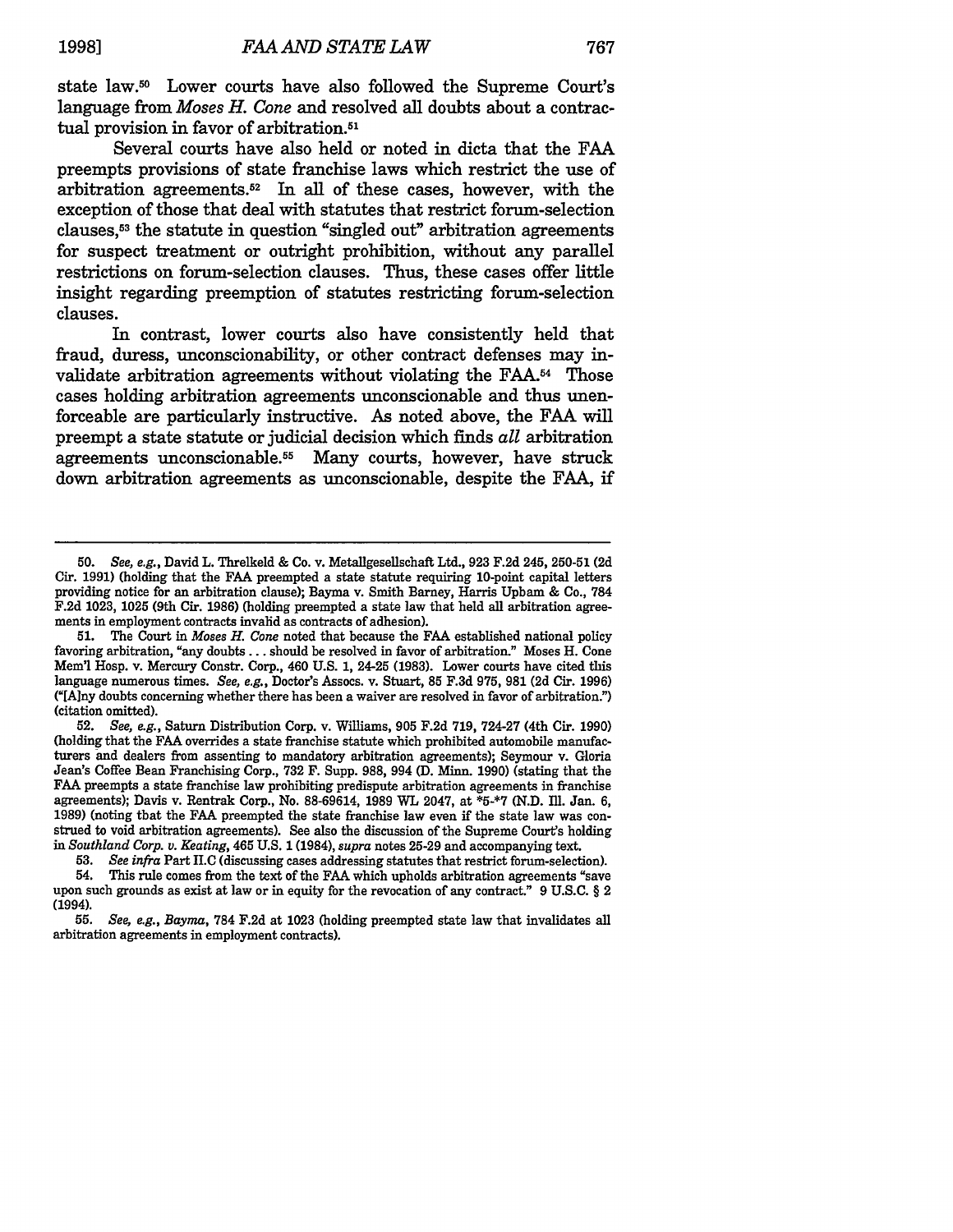the terms of the agreement are one-sided and the inequality of bargaining power is great.<sup>56</sup>

Courts have found arbitration agreements unconscionable for a variety of reasons. The most common example of unconscionability in arbitration agreements is where the arbitrator chosen holds a bias in favor of a particular party.<sup>57</sup> Three other factors that some courts have found to be evidence of unconscionability include (1) one party burdened with an unfair share of the costs of arbitration; (2) lack of mutuality;<sup>58</sup> and (3) unreasonable restrictions on the arbitrator's ability to provide a remedy.<sup>59</sup>

Some courts have also found arbitration agreements to be substantively unconscionable because the agreement subjected one party to a remote forum. In *Patterson v. ITT Consumer Financial Corp.,* the California Court of Appeals held an arbitration agreement unconscionable, in part, because it required California residents to arbitrate any disputes in Minnesota.<sup>60</sup> The California Court of Appeals has used similar reasoning to scrutinize and strike down arbitration agreements calling for remote forums. <sup>61</sup>

In contrast, in federal court these claims have been less successful. 62 Federal courts seem to require a strong showing of procedural unconscionability, in addition to a substantive showing of an unconscionable remote forum.63 Nonetheless, these cases demonstrate

**57.** *See* Graham v. Scissor-Tail, Inc., 623 P.2d **165** (Cal. 1981) (finding the arbitrator chosen "presumptively biased" in favor of one party and thus the clause unconscionable). For a detailed discussion and analysis of these and other cases finding unconscionable arbitration agreements, see Stephen J. Ware, *Arbitration and Unconscionability after* Doctor's Associates, Inc: v. Casarotto, 31 WAKE FOREST L. REv. 1001, 1018-34 (1996).

**58.** The conditions for lack of mutuality exist when one party is bound to have its claims arbitrated in court but the other is free to bring suit. *See* Ware, *supra* note **57,** at 1024.

59. *See id.* at 1023-26 (discussing these three facters).

60. *See* 18 Cal. Rptr. 2d 563, 565-66 (Cal. Ct. App. 1993).

61. *See* **Bos** Material Handling, Inc. v. Crown Controls Corp., **186** Cal. Rptr. 740, 745 (Ct. App. 1982) (remanding case for determination of whether location of arbitration in Ohio is unconscionable); Player v. Geo. M. Brewster & Son, Inc., 96 Cal. Rptr. 149, 154-56 (Cal. Ct. App. 1971) (finding an exception to the arbitration clause in the contract but noting in dicta that even without the exception clause the validity of the agreement would be in doubt and calling on courts to "scan closely contracts which bear facial resemblance to contracts of adhesion and which contain cross-country arbitration clauses").

62. *See* Breckenridge, *supra* note 45, at 966.

63. *See, e.g.,* China Resource Prods. U.S.A-, Ltd. v. Fayda Int'l, Inc., **747** F. Supp. 1101, 1107 **(D.** Del. 1990) (upholding an arbitration in China due to sophistication of parties); Tennessee Imports, Inc. v. Filippi, 745 F. Supp. 1314, 1326-28 (M.D. Tenn. 1990) (finding

<sup>56.</sup> Unconscionability is generally seen as having two requirements: (1) procedural unconscionability, which means a gross inequality in bargaining power; and (2) substantive unconscionability, which means unfairness in the substantive terms of the contract. *See* **ALLAN** E. FARNSWORTH, CoNTRAcTs § 4.28 (2d ed. 1990). Part **H.B** focuses on the terms of arbitration agreements that courts have found unconscionable, thus addressing only substantive unconscionability.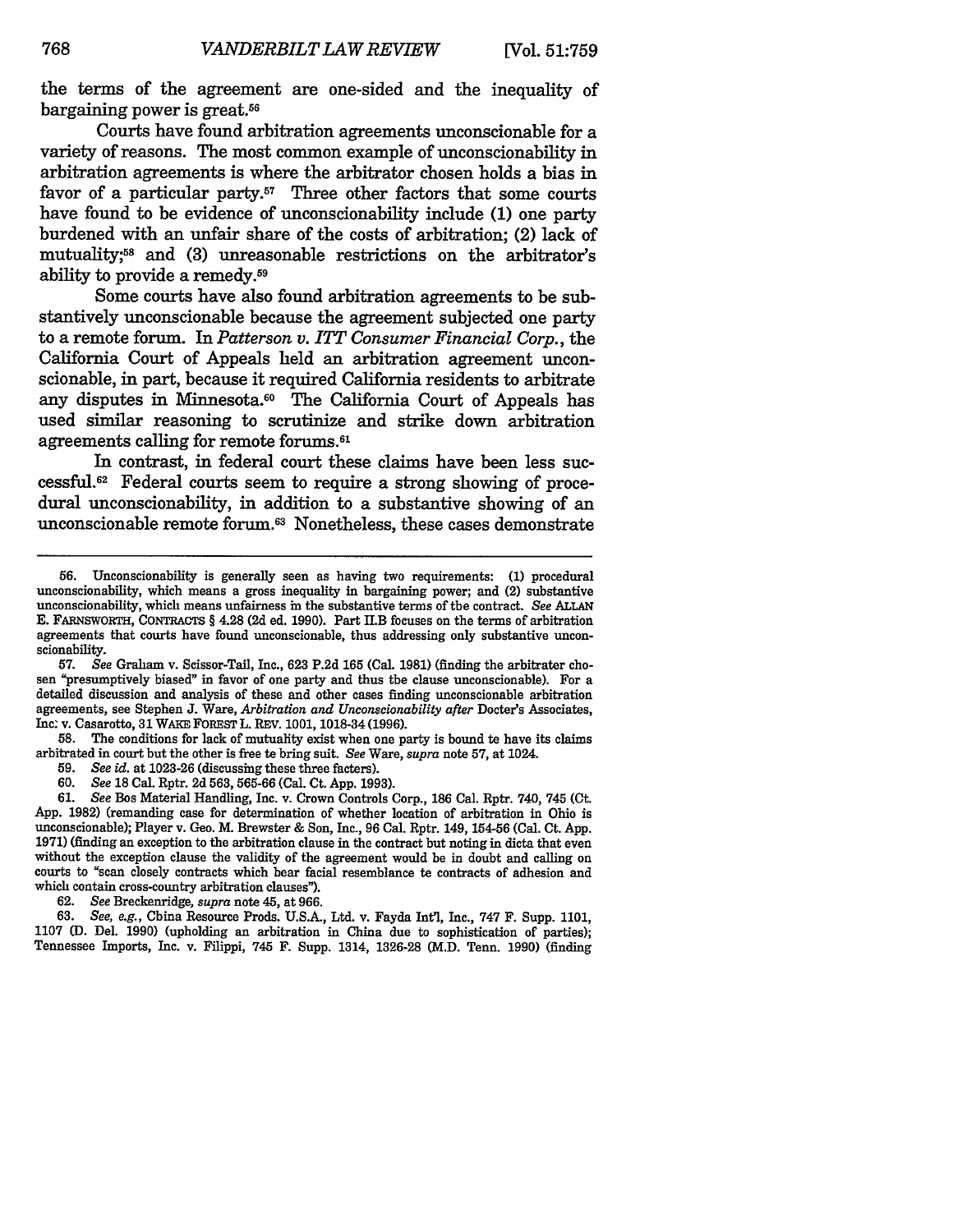that courts will entertain arguments regarding the fairness of particular arbitration agreements and, despite the FAA, will strike down arbitration agreements deemed unconscionable.<sup>64</sup>

#### *C. Applying the FAA to State Laws Restricting Forum-Selection*

The most recent case addressing forum-selection laws is<br>trappics  $Franchising$  v Whaler Graphics, Inc.<sup>65</sup> In *Alphagraphics Franchising v. Whaler Graphics, Inc.*<sup>65</sup> *Alphagraphics,* the franchisor and franchisee entered into a franchise agreement that included a provision for arbitration in Arizona in the event of a dispute. $66$  The franchise was to do business in Michigan. $67$ The franchisor filed suit attempting to compel arbitration, and the franchisee raised as a defense the Michigan Franchise Investment Law.<sup>68</sup> which invalidated forum-selection and arbitration agreements that selected out-of-state venues. 69 The court held that the Michigan law was preempted by the FAA, because the law focused on arbitration agreements more than other contracts.70 The court went on to hold, however, that the arbitration agreement was the product of fraudulent inducement, thus voiding the agreement and casting doubt on the precedential value of the preemption holding.<sup>71</sup>

Several older cases from Puerto Rico also have examined the intorplay between state restrictions on forum-selection and the FAA.<sup>72</sup> The courts in these cases have concluded that the FAA preempted a Puerto Rican statute that voided remote forum-selection clauses in dealership contracts.73 In *Mitsubishi Motors Corp. v. Soler Chrysler-Plymouth, Inc.,* an automobile dealer brought a counterclaim against its manufacturer-supplier, claiming breach of contract and violation of

arbitration in Italy for American company not unconscionable, because the American company was a sophisticated business with international experience and could not show any unfair lack of bargaining power).

64. *See supra* notes 57-61 and accompanying text.

**65.** 840 F. Supp. **708 (D.** Ariz. 1993).

66. *See id.* at 709.

67. *See id.*

68. MICH. COMP. LAWS **ANN.** § **445.1527(f)** (West 1997). See *infra* notes 119-20 and accompanying text for a discussion of this statute.

69. *See id.*

**70.** *See Alphagraphics,* 840 F. Supp. at 710. The court did not elaborate.

**71.** *See id.* at **711.**

72. *See infra* notes 73-78 and accompanying text.

**73.** *See* Michael v. NAP Consumer Elecs. Corp., 574 F. Supp. 68, 69 (D.P.R. 1983). The statute declares that "any stipulation that obligates a dealer to adjust, arbitrate or litigate any controversy that comes up regarding his dealer's contract outside of Puerto Rico... is therefore null and void." P.R. Laws Ann., tit. 10 § 278b-2 (1997).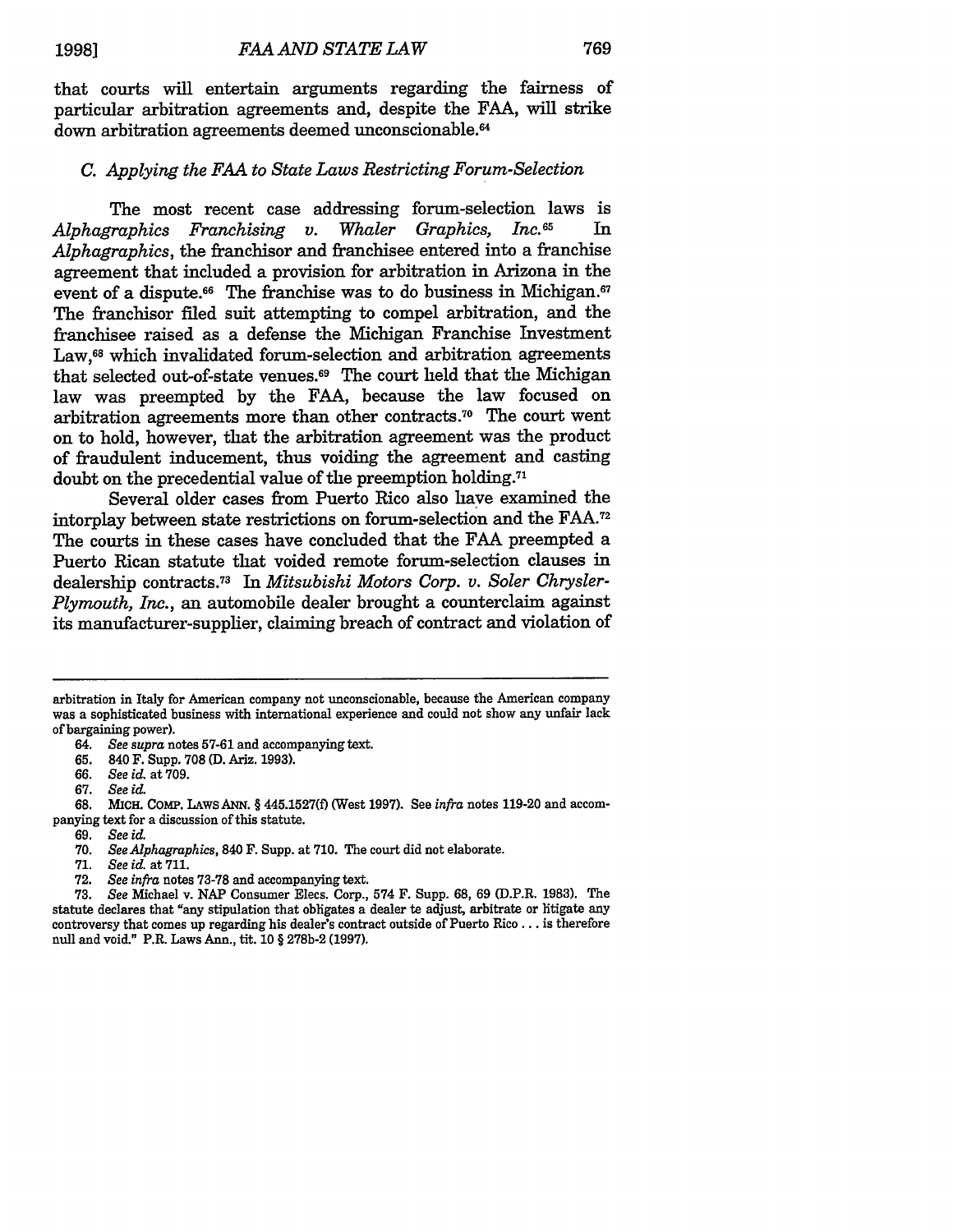state and federal law.74 The manufacturer sought to compel arbitration of the dealer's counterclaims, and, in response, the dealer argued that the state law invalidated the arbitration clause in the dealer agreement.75 The First Circuit Court of Appeals held that the FAA preempted the Puerto Rican law, because the law singled out arbitration.76 As in *Alphagraphics,* the *Mitsubishi* court did not elaborate on why the state law singled out arbitration.77 The district court in Puerto Rico has followed *Mitsubishi Motors* and held that the law as applied to arbitration is preempted by the FAA.<sup>78</sup>

Although these cases will doubtless be cited by those who argue for arbitration under similar circumstances, the cases are of limited value. First, the precedential value of *Alphagraphics* is limited because the discussion of the issue is in dicta.79 More importantly no court in any of these cases provides an explanation for its conclusion. The extent of the preemption analysis in each case is the conclusory statement that the statute "singled out" arbitration. Presumably, the court concluded that the statute unfairly singled out arbitration because the statute applied specifically to arbitration. Each statute in question, however, also applied to all forum-selection clauses. Also absent from these cases is any analysis of the policies underlying the state statute in question and the policy behind the **FAA.**

In sum, current case law does not resolve whether the the FAA preempts statutes invalidating forum-selection clauses. The few cases on point suggest that the FAA should preempt state law. These cases have limited precedential value, however, and do not fully explore the conflicting policies at issue. The extensive body of case law on general FAA preemption has produced no analogous cases. Nearly all of these cases either strike down laws that apply only to arbitration or uphold the use of general contract law to invalidate

<sup>74.</sup> *See* **723 F.2d 155, 157-58** (1st Cir. **1983),** *affid in part and rev'd in part on other grounds,* 473 U.S. 614 **(1985).** The **FAA** preemption of the Puerto Rican law was not contested before the Supreme Court. *See Mitsubishi Motors,* 473 U.S. at 622 n.8.

**<sup>75.</sup>** *See id.* The dealer actually did not argue that the Puerto Rican law applied directly; rather, it argued that the law was "incorporated" into the dealership agreement. *Id.* at **158.**

**<sup>76.</sup>** *See id.*

**<sup>77.</sup>** *See id.*

<sup>78.</sup> *See Michael,* **579** F. Supp. at 69-70 (D.P.R. **1983)** (finding the same statute preempted by the **FAA** two months before the *Mitsubishi Motors* case was decided, but apparently misreading the statute to invalidate *all* arbitration agreements); Sea-Land Serv., Inc. v. Sea-Land of P.R., Inc., 636 F. Supp. 750, **753** (D.P.R. 1986) (noting in dicta the holding from *Mitsubishi);* Protane Gas Co. of P.R., Inc. v. Sony Consumer Prods. Co., 613 F. Supp. 215, 217 (D.P.R. **1985)** *(following Mitsubishi* and upholding an arbitration agreement in spite of the state law).

<sup>79.</sup> *See* Alphagraphics Franchising v. Whaler Graphics, Inc., 840 F. Supp. 708, **711 (D.** Ariz. 1993).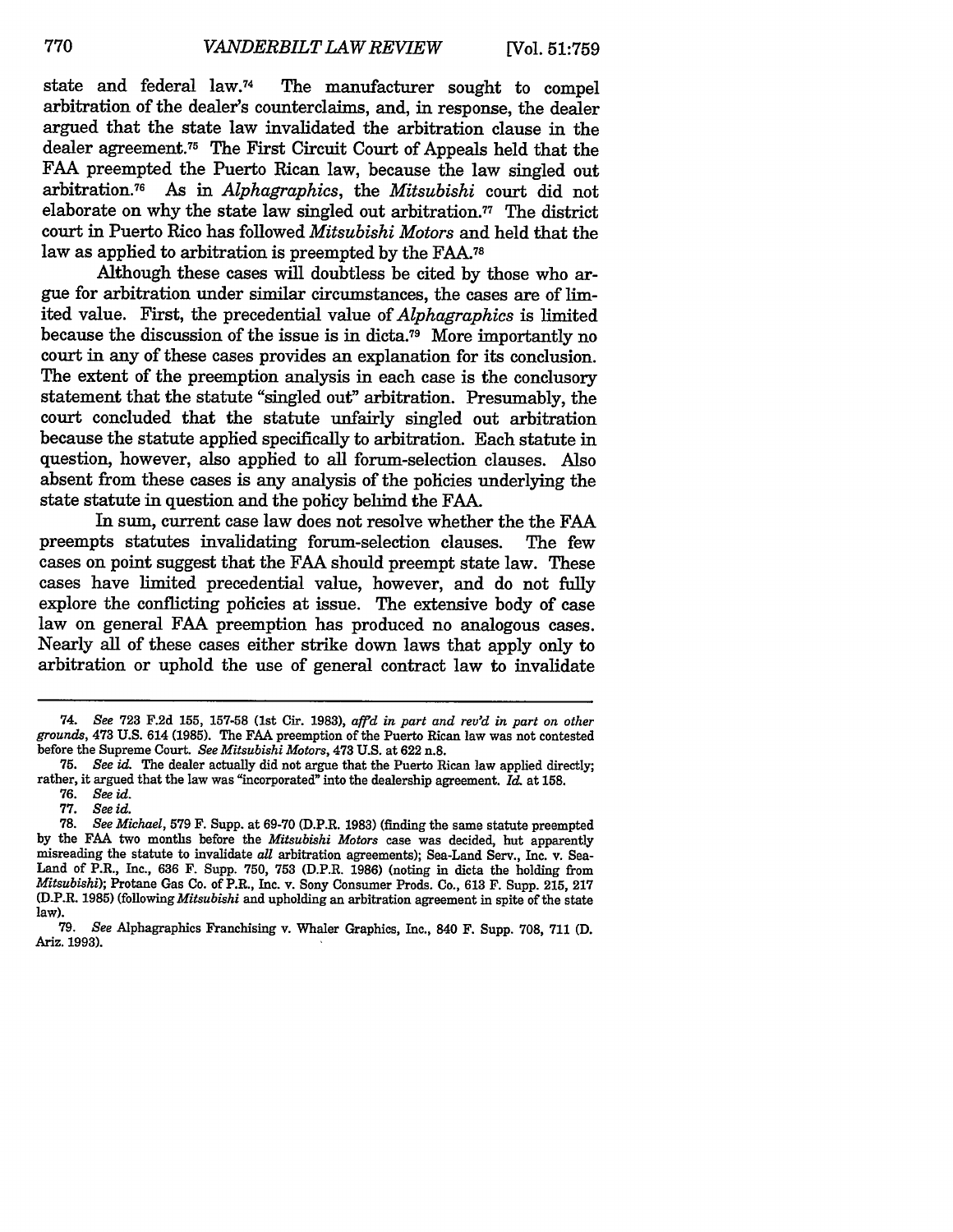arbitration agreements.<sup>30</sup> To resolve this issue, courts must look beyond precedent and, instead, focus on the policies underlying the both the FAA and the state laws restricting forum-selection clauses.

#### III. FORUM-SELECTION CLAUSES AND FRANCHISE AGREEMENTS

Recently, the law governing the validity of forum-selection clauses has changed rapidly. Specifically, the Supreme Court has held forum-selection clauses presumptively valid under federal law.<sup>81</sup> As a result, many states have reversed long-standing common law holding forum-selection clauses invalid. Many states, however, have begun to apply new restrictions on forum-selection clauses in contracts where the imbalance of bargaining power is great. In particular, several states now have laws that restrict the use of forumselection clauses in franchise agreements.<sup>82</sup> The following section discusses both the current federal law favoring forum-selection clauses, and the particular state laws that limit the use of the clauses in franchise agreements.

# *A. Presumptive Validity of Forum-Selection Clauses Under Federal Law*

The general rule the Supreme Court has promulgated is that forum-selection clauses are "prima facie valid."<sup>83</sup> In order to rebut this presumption of validity, a party must show that the clause is unreasonable under the circumstances.<sup>84</sup> This presumption was announced in *The Bremen v. Zapata Off-Shore Co.,* in which the Court abandoned the historical view of disfavoring forum-selection clauses<sup>85</sup> and upheld a forum-selection clause that provided for a dispute between an American and a German company to be resolved in the

**<sup>80.</sup>** *See supra* Part H.B.

**<sup>81.</sup>** *See* The Bremen v. Zapata Off-Shore Co., 407 U.S. 1, **10** (1972).

**<sup>82.</sup>** *See infra* Part **HI.B.**

<sup>83.</sup> *See The Bremen,* 407 U.S. at **10.**

<sup>84.</sup> *See id.*

**<sup>85.</sup>** *See id.* Courts before The *Bremen* often did not enforce forum-selection clauses under the rationale that, as with arbitration agreements, forum-selection clauses "ousted" the jurisdiction of the court. *Id.* The Court rejected this policy in *The Bremen.* Note that the rationale behind many present-day laws limiting forum-selection clauses are quite different from this "ousting" rationale, however, as these state laws are concerned with the hardship imposed by requiring a party to have its claim heard in a remote location. See *infra* Part 1V.B for a discussion of this distinction.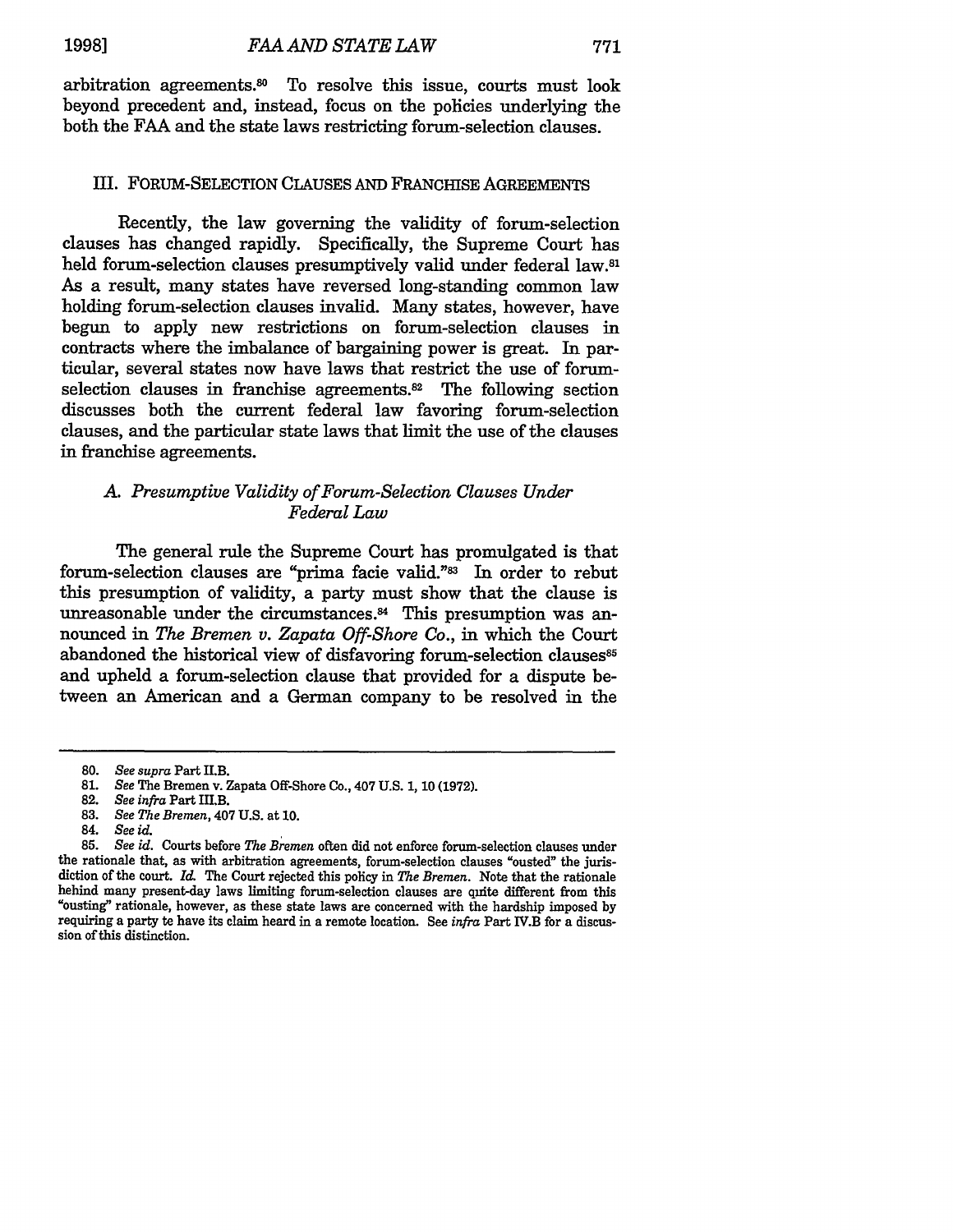London Court of Justice.<sup>86</sup> The Court noted that this clause was negotiated freely by the parties and was not so inconvenient to one party as to erect an insurmountable barrier to judicial redress.<sup>87</sup>

The Court expanded its "presumptive validity" of forum-selection clauses to cover adhesion contracts in *Carnival Cruise Lines, Inc. v. Shute.88 In Carnival Cruise Lines,* the Court enforced a forumselection clause printed on the ticket of a cruise passenger ticket, which required the plaintiff, a Washington resident, to bring suit in Florida.89 Relying on the plaintiffs failure to claim lack of notice of the forum-selection clause and the Court's determination that Florida was not a "remote alien forum," the Court held that the rule from *The Bremen* was controlling and that the clause was enforceable.<sup>90</sup>

Thus after *Carnival Cruise Lines,* regardless of the type of contract or remoteness of the forum, the federal law presumes that forum-selection clauses are valid. A party may rebut this forum-selection clauses are valid. presumption with a showing of serious unfairness in the bargaining process or in the location of the forum.<sup>91</sup> The presumption has farreaching effects because the Supreme Court has also held that, in at least some situations, federal courts must apply the federal law of forum-selection clauses in diversity and federal question cases.92 For example, in *Stewart Organization, Inc. v. Ricoh Corp.,* the Court held that when a party relies on a forum-selection clause in a motion to transfer venue pursuant to the federal venue statute,<sup>93</sup> federal law applies to determine the construction and validity of the forumselection clause.<sup>94</sup> The context in which arbitration agreements will

**91.** Note that current law, which basically requires the application of general contract defenses to invalidate forum-selection clauses, closely parallels the Supreme Court's treatment of arbitration clauses under the FAA. See *infra* Part I.A for a discussion of the Supreme Court's interpretation of the FAA.

92. This extension of the law demonstrates that the law of forum-selection clauses is not restricted to admiralty cases such as *The Bremen* and *Carnival Cruise Lines.*

93. 28 U.S.C. § 1404 (1994). This section of the statute provides that "[flor the convenience of the parties and witnesses, in the interest of justice, a district court may transfer any civil action to any other district or division where it might have been brought." *Id.* § 1404(b). The statute allows any party to an action to file a motion for transfer of venue. *See id.* Typically, a party seeking to enforce a forum-selection clause will file a transfer of venue motion, and offer the forum-selection clause as evidence in support of the motion. *See, e.g., The Bremen,* 407 U.S. at 4-5 (demonstrating the use of this strategy).

94. *See* Stewart Org., Inc. v. Ricoh Corp., 487 U.S. 22, 32 (1988). The application of federal forum-selection law to a transfer of venue case does not necessarily mean that unless there is something akin to unconscionability in the forum-selection agreement, the motion will

<sup>86.</sup> *See The Bremen,* 407 U.S. at 4.

**<sup>87.</sup>** *See id.* at 12-13.

<sup>88.</sup> *See* 499 U.S. **585, 594-95 (1991).**

<sup>89.</sup> *See id.* at 588, **594-95.**

<sup>90.</sup> *See id.*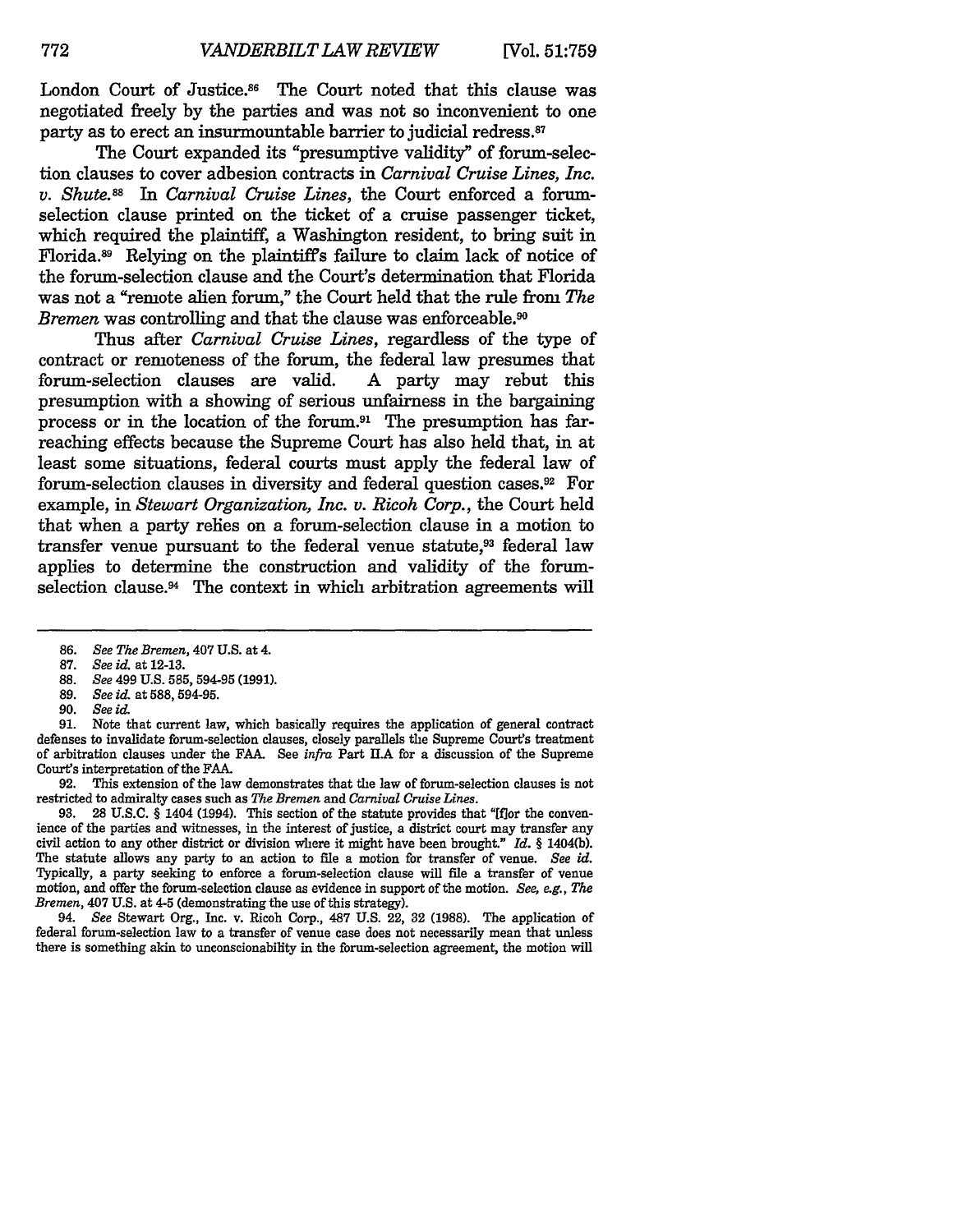be raised is in a motion to dismiss, because the arbitration clause selects a forum outside the court system. The Supreme Court has yet to rule on whether federal or state law applies when a forum-selection clause is offered as evidence in support of a motion to dismiss. The circuit courts are divided on the issue.95

## *B. State Laws Invalidating Forum-Selection Clauses in Franchise Agreements*

Although federal law has consistently held that forumselection clauses are presumptively valid, many states restrict the validity of forum-selection clauses in particular circumstances. Currently, thirteen states have judicial rules, statutes, or administrative rules which either hold forum-selection clauses in franchise agreements invalid or subject them to a high degreee of scrutiny when the clauses specify a forum outside of a franchisee's home state.<sup>96</sup> Many of these laws have been enacted recently and reflect a trend towards increased scrutiny of these types of clauses, particularly in franchise agreements.<sup>97</sup>

#### 1. Judicial Rules

Several state courts have recently adopted rules that hold certain forum-selection clauses presumptively invalid or subject to a standard of review higher than the standard under federal law. The New Jersey Supreme Court pronounced the strongest anti-forum selection law in *Kubis & Perszyk Associates v. Sun Microsystems.98* Although less stringent than the New Jersey Supreme Court's

be granted. In a transfer of venue motion, the district court must consider a variety of factors which may include the state law's treatment of forum-selection clauses.

**<sup>95.</sup>** *See, e.g.,* Manetti-Farrow, Inc. v. Gucci Am., Inc., **858** F.2d 509, 512-13 (9th Cir. 1988) (discussing the split in the circuits over whether state or federal forum-selection law applies, motion to dismiss is that in a motion to transfer, a federal statute  $(28 \text{ U.S.C.} \S 1404)$  is directly on point, whereas no statute directly applies to a motion to dismiss. See id. at 512. See *Stewart,* **487** U.S. at 26-32, for a complete discussion of the *Erie* analysis that led the Court to its conclusion that federal law applied in the context of a section 1404 transfer motion. *See generally Robert A.* de By, Note, *Forum-Selection Clauses: Substantive or Procedural for* Erie *Purposes,* 89 COLUM. L. REv. 1068, 1079-83 (1989) (discussing the circuit split and arguing that state law should apply in federal court for purposes of a motion to dismiss). In state courts, state law of forum-selection clauses applies.

<sup>96.</sup> The states are California, Illinois, Indiana, Iowa, Maryland, Michigan, Minnesota, New Jersey, North Carolina, North Dakota, Rhode Island, South Dakota, and Washington.

<sup>97.</sup> *See* Brenner, *supra* note 6, at 108-13; Levin & Morrison, *supra* note **5,** at 92.

**<sup>98. 680</sup>** A.2d 618 (N.J. 1996).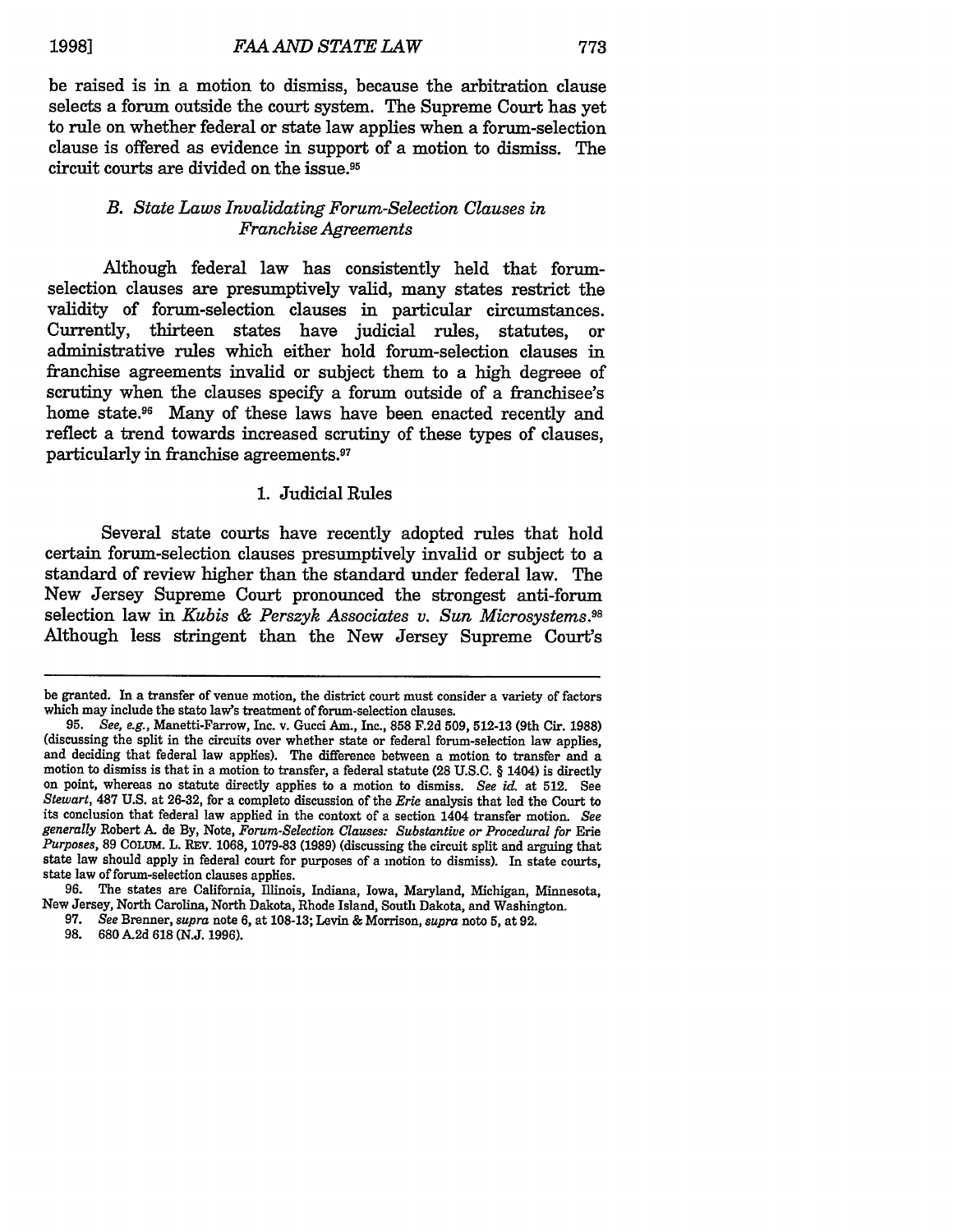decision, other courts' scrutiny of forum-selection clauses also arguably conflicts with the federal rule of presumptive validity.99

*In Kubis* the plaintiff, a franchisee of a retail computer company, brought suit claiming violations of the New Jersey Franchise Practices Act<sup>100</sup> and tortious interference with business relationships after the defendant had terminated the parties' agreement.10' The agreement in question included a forum-selection clause which stated that a California court was the exclusive forum for adjudicating disputes over the agreement.<sup>102</sup> The defendant moved to dismiss the case pursuant to the forum-selection clause, and the New Jersey trial court granted the motion.<sup>103</sup>

The New Jersey Supreme Court reversed, holding the forumselection clause unenforceable and announcing a rule that forumselection clauses in agreements subject to the Franchise Practices Act are presumptively invalid.'04 The court reasoned that enforcement of forum-selection clauses would frustrate the protections that the legislature intended to provide to franchisees: the protection from the problems of "unequal bargaining power and the unavailability of prompt judicial relief."<sup>105</sup> Thus, in order to move a New Jersey court to uphold a forum-selection clause in a franchise contract, a franchisor must show that the clause was a product of a real bargain and not merely a boilerplate clause in a contract of adhesion.

Several states have case law upholding forum-selection clauses only if the clauses are demonstrated to be reasonable and not the product of unfair bargaining power.<sup>106</sup> Many of these states apply

103. *See id.* at 620.

105. *Id.* at 622. The court took special note of the fact that the Franchise Practices Act had a provision which invalidated forum-selection clauses in automobile dealership franchise agreements. *See id.* at 623. This provided further support for the policy the court found apparent in the Act. The dissent disagreed, arguing that the legislature's adoption of the law for automobile franchises but not for all franchises signaled its rejection of the idea. *See id.* at **631** (Garibaldi, J., dissenting). At the end of the opinion, the court emphasized that the rule it had fashioned was not the result of a worry over the ability of another court system to adequately protect franchisees. *See id.* at 628. Rather, the rule was a recognition of the fact that even if the same relief could be afforded in another jurisdiction, the accessibility of a far-away jurisdiction to a typical franchisee may be practically nonexistent. *See id.*

106. *See* Davis v. Great Am. Cleaners, Inc., Bus. Franchise Guide **(CCH) 1** 10,979 (Mass. Sup. Ct. July 23, 1996) (invalidating forum-selection clause in franchise agreement because of imbalance of bargaining power and serious inconvenience to franchisee); *see also* Cutter v. Scott & Fetzer Co., **510** F. Supp. 905, 908-09 (E.D. Wis. **1981)** (refusing to enforce forum-selection

*<sup>99.</sup> Compare Kubis,* 680 A.2d at 626 (holding forum-selection clauses in franchise agreements presumptively invalid), *with* Cutter v. Scott & Fetzer Co., 510 F. Supp. 905, 909 (E.D. Wis. **1981)** (requiring free bargaining but not applying a presumption of invalidity).

**<sup>100.</sup> N.J. STAT. ANN.** §§ 56:10-1 to 56:10-15 (West 1989).

<sup>101.</sup> *See Kubis,* 680 **A.2d** at 619-20.

<sup>102.</sup> *See id.* at 618.

<sup>104.</sup> *See id.* at 626.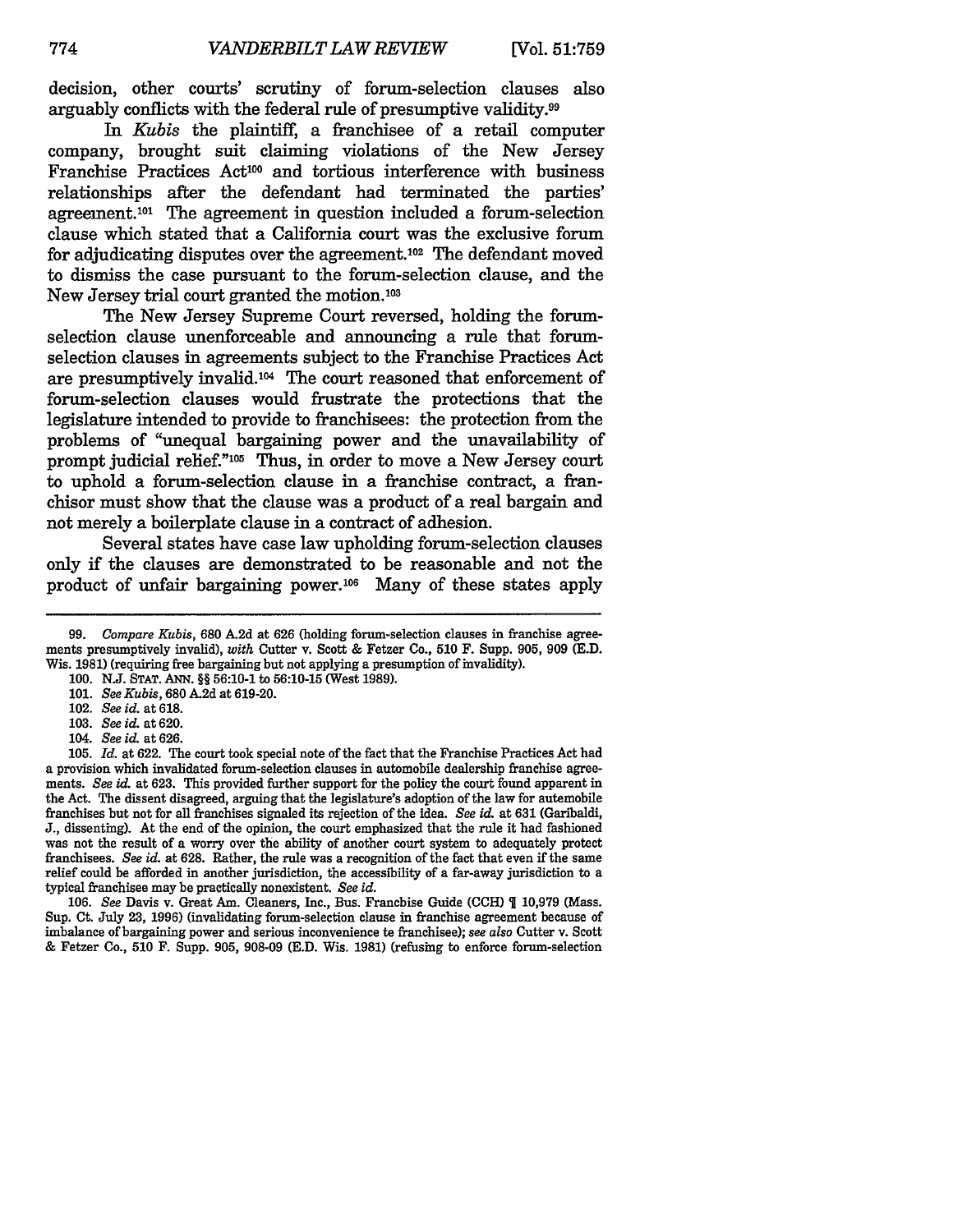rules that arguably are stricter than both the federal law of forumselection and the general state law of unconscionability.<sup>10</sup> 7 The question remains whether one of these laws, if applied to invalidate an arbitration clause, would be in conflict with the FAA. Arguably, in this case the arbitration clause is held to a stricter standard than other contracts generally.<sup>108</sup>

All of these decisions invalidate forum-selection clauses that would have forced resolution in another *judicial* forum. None of the cases deals with or discusses arbitration agreements. Thus it is not clear whether the rules from these cases would be applied to arbitration agreements that select a remote forum. With the FAA and its apparent national policy in favor of arbitration, different  $considerations$  arise when arbitration agreements are at stake.<sup>109</sup> However, the policies underlying the invalidation of judicial forumselection clauses, such as guarding against abuse of unequal bargaining power and protecting the franchisee's ability to easily seek redress, apply equally to arbitration agreements that select a remote forum. As the *Kubis* court stated, whether the franchisee would be able to seek redress in the venue at all without great expense and inconvenience was the concern addressed.<sup>110</sup> The court was not interested in whether the alternative venue would adequately protect

108. Although this Note focuses on state laws that apply to forum-selection clauses in franchise agreements, the situation above would raise many of the same issues regarding FAA preemption.

At least four states adhere to the old common law rule of strict invalidity of all forumselection. *See* Keelean v. Central Bank of the South, 544 So. 2d 153, **156** (Ala. 1989); Cartridge Rental Network v. Video Entertainment, 209 S.E.2d 132, **132** (Ga. App. 1974); State *ex rel.* Polaris Indus. v. District Court, **695** P.2d 471, 471-72 (Mont. **1985);** Dowling v. NADW Mktg., **578** S.W.2d 475, 476 (Tex. Civ. App. 1979), *rev'd on other grounds,* 631 S.W.2d 726 (Tex. 1982). These rules are premised on a policy against "ousting" the state court of jurisdiction, rather than protection of bargaining power. *See* de By, *supra* note **95,** at 1071.

109. The Supreme Court first fonnd this "national policy" in favor of arbitration implicit in the **FAA** in *Moses H. Cone Memorial Hospital.* 460 U.S. 1, 24-25 (1983). Thus, the Court concluded, to further this policy, all doubts should be resolved in favor of arbitration. *See id.* Because no comparable national policy in favor of forum-selection clauses exists at the state level, states may want to treat arbitration clauses more favorably than similar forum-selection clauses.

**110.** *See supra* note **105.**

clause because clause was not freely bargained for, inconvenience of forum was evenly balanced, and Wisconsin dealership laws created a public policy in favor of adjudication in Wisconsin); Horner v. Tilten, 650 N.E.2d 759, 763 (Ind. Ct. App. 1995) (upholding forum-selection clause but requiring that it be reasonable, just, and freely negotiated); *see also* Brenner, *supra* note 6, at 108-12 (discussing these and other similar cases).

<sup>107.</sup> *Compare Cutter,* 510 **F.** Supp. at 908-09 (invalidating forum-selection clause because of inequality of bargaining power, even though each party was equally inconvenienced by the location), *with* Carnival Cruise Lines, Inc. v. Shute, 499 U.S. 585, 594 **(1991)** (upholding forumselection clause in adhesion contract that required a Washington resident to bring suit in Florida, the other party's home state).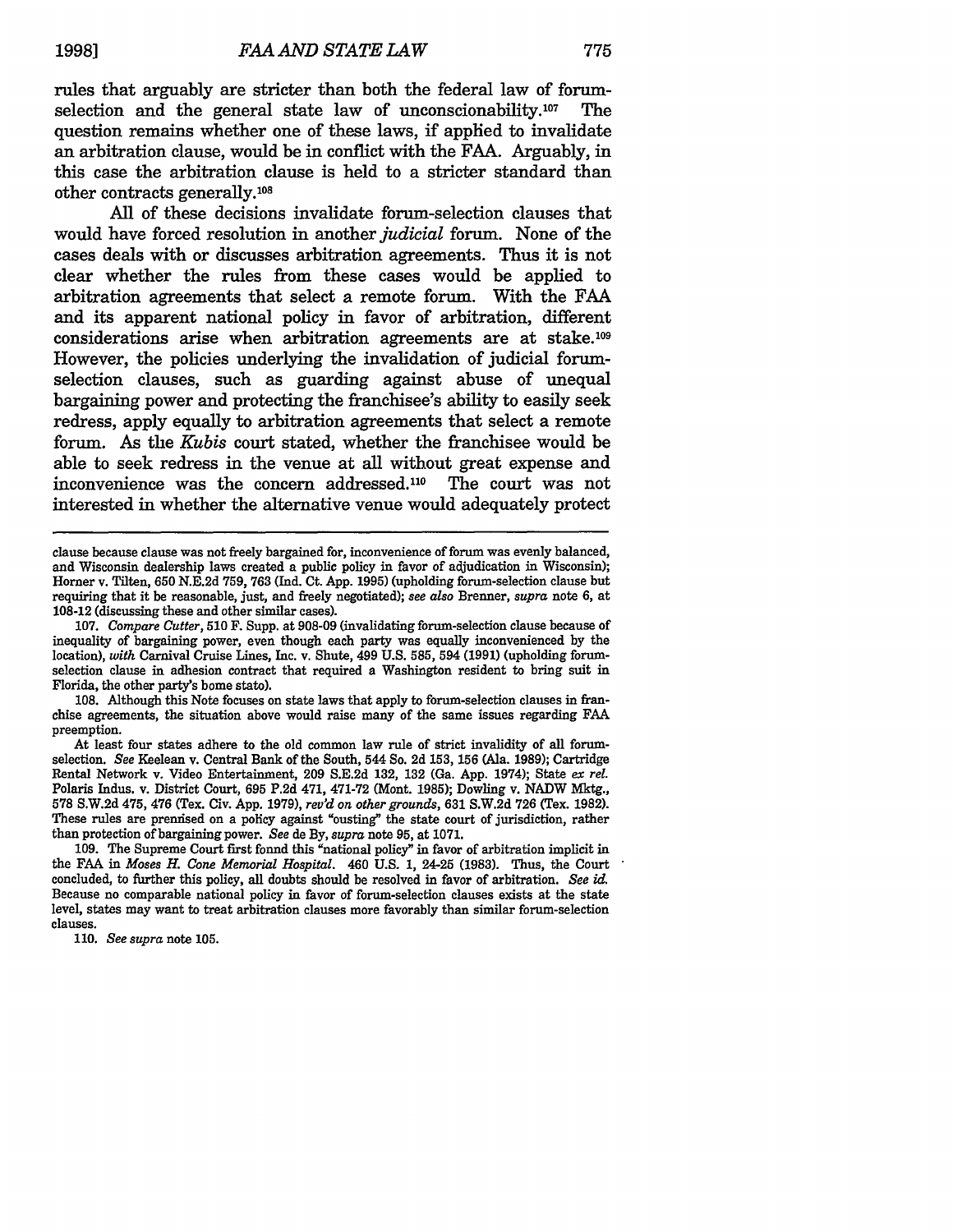the franchisee's rights. Thus these judicial rules are likely to apply to arbitration clauses as well.<sup>111</sup>

#### 2. Statutes

Many states have enacted statutes which invalidate forumselection clauses in franchise agreements that select an out-of-state forum.<sup>112</sup> The wording of these statutes, however, differs from state to state. For example, some statutes invalidate forum-selection clauses Others specifically invalidate arbitration clauses or exclude arbitration clauses from the reach of the statute.

#### *a. Statutes With No Express Reference to Arbitration Clauses*

California, Rhode Island, and South Dakota have statutes which void forum-selection clauses in franchise agreements that select an out-of-state forum.<sup>113</sup> None of these statutes distinguishes litigation from arbitration. Each statute uses the phrase "restricting jurisdiction or venue to a forum" in describing the proscribed forumselection clauses.<sup>114</sup> Because any judicial or administrative law on these statutes is unreported, it remains unclear whether the statutes apply to arbitration agreements as well as litigation-oriented clauses. Arguably, the use of the words "jurisdiction" and "venue" suggest application only to hitigation. However, the use of the general word "forum" instead of "court" or another term specific to litigation suggests application to arbitration clauses.<sup>115</sup>

In addition, the general policy behind state franchise laws supports the application of these laws to arbitration agreements. State franchise laws are designed to protect franchisees from unfair treatment as a result of their lesser bargaining power.<sup>116</sup> A legislative intent to protect franchisees from the unfairness in having to travel to

<sup>111.</sup> *See Franchise Agreement Arbitration Clauses Are Here to Stay... Or Are They?, supra* note **7,** at **173** (noting that arbitration clauses are "ripe for challenge in New Jersey" after *Kubis).*

<sup>112.</sup> *See infra* notes **113-28** and accompanying text.

<sup>113.</sup> *See* **CAL.** Bus. & PROF. **CODE** § 20.40.5 (West 1990); R.I. GEN. LAWS § 19-28.1-14 **(1989);** S.D. **CODIFIED** LAWS § 37-5A-51.1 (Michie 1994).

<sup>114.</sup> *See id.*

**<sup>115.</sup>** An arbitration agreement is widely recognized as a "specialized forum-selection clause." *See supra* note 4.

<sup>116.</sup> *See, e.g.,* Kubis & Perszyk Assocs. v. Sun Microsystems, Inc., **680** A.2d at **618,** 627-28 (N.J. 1996) (noting that the purpose of the New Jersey Franchise Act is to protect against exploitation of franchisees because of their inferior bargaining power); Homer v. Tilton, **650** N.E.2d 759, 762 (Ind. Ct. App. **1995)** (reaching a similar conclusion about the purpose of the Indiana franchise laws).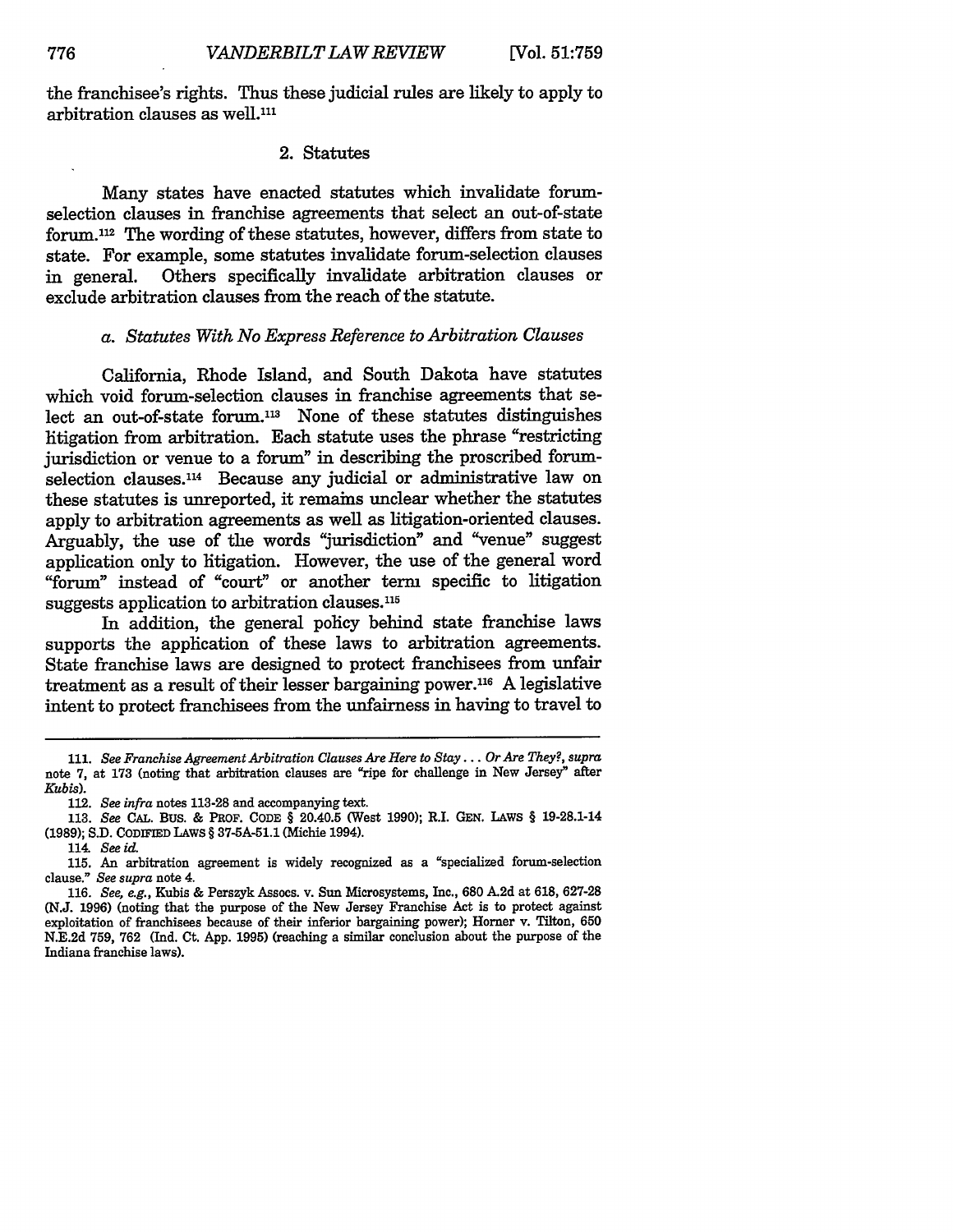a remote forum for dispute resolution underlies these particular forum-selection statutes.<sup>117</sup> This rationale should apply regardless of the type of forum in which the dispute will be heard.<sup>118</sup>

#### *b. Statutes Explicitly Applicable to Arbitration Clauses*

North Carolina and Michigan have statutes that explicitly include arbitration clauses in the franchise statute invalidating forum-selection clauses.<sup>119</sup> Under Michigan's Franchise Investment Law, a provision in a franchise agreement requiring out-of-state htigation or arbitration is void and unenforceable.<sup>120</sup> North Carolina's statute applies not only to franchise agreements but to most contracts entered into in North Carolina that require litigation or arbitration of any dispute over the contract in an out-of-state forum.<sup>121</sup> Any agreements that fall within the broad scope of this provision are void and unenforceable.<sup>122</sup>

The purpose of each of these statutes is not spelled out in legislative history but can be inferred from the policy behind related statutes. In Michigan, the forum-selection statute is part of the Michigan Franchise Investment Law, which was enacted to protect franchisees from unfair surprise or hardship resulting from their

franchisee to a foreign state's judicial "police power." Under this rationale, these statutes would not invalidate an arbitration clause because an out-of-state arbitration does not subject the franchisee to another state's legal power. The general policy behind these franchise statutes (to protect against abuse of franchisees) does not suggest this "police power" distinction. The hardship of a franchisee who travels to a remote location is unaffected by whether a arbitrator or court will resolve the dispute.

119. *See* MICH. CoMP. LAws ANN. § 445.1527(f) (West 1989); N.C. GEN. STAT. § 22B-3 (1997).

120. *See* MICH. COMP. LAWS ANN. § 445.1527(f) (West 1989). The statute makes an exception for arbitration agreements entered into after the dispute has arisen. *See id.*

121. *See* N.C. GEN. STAT. § 22B-3 (Michie 1997).

<sup>117.</sup> Unfortunately no legislative history is available for the individual forum-selection statutes. However, given that the general rationale behind state franchise laws is to protect franchisees with inferior bargaining power from hardship, these statutes are likely directed specifically at protecting franchisees from being forced te travel te remote places to resolve disputes. State courts have inferred this rationale from general franchise statutes. *See Kubis,* 680 A.2d at 628; Cutter v. Scott & Fetzer Co., 510 F. Supp. 905, 909 (E.D. Wis. 1981); *see also* Joseph E. Smith, Note, *Civil Procedure-Forum Selection-N.C. Gen. Stat. § 22B-3 (1994),* 72 N.C. L. REv. 1608, 1611 (1994) (noting that the North Carolina anti-forum-selection statute was passed to protect those "with little bargaining power").<br>118. Alternatively, these statutes may be intended to address concerns about subjecting a

<sup>122.</sup> *See id.* The statute also makes an exception for arbitration agreements entered into after the dispute has arisen. *See id.* Puerto Rico also has a statute which invalidates forumselection and arbitration clauses that call for out-of-state forums in dealer agreements. P.R. LAWS ANN., tit.10, § 278b-2 (1997). A dealer agreement is defined to include what is commonly thought of as a franchise agreement. This statute has been held to be preempted by the FAA as applied to arbitration agreements. *See supra* notes 73-78 and accompanying text.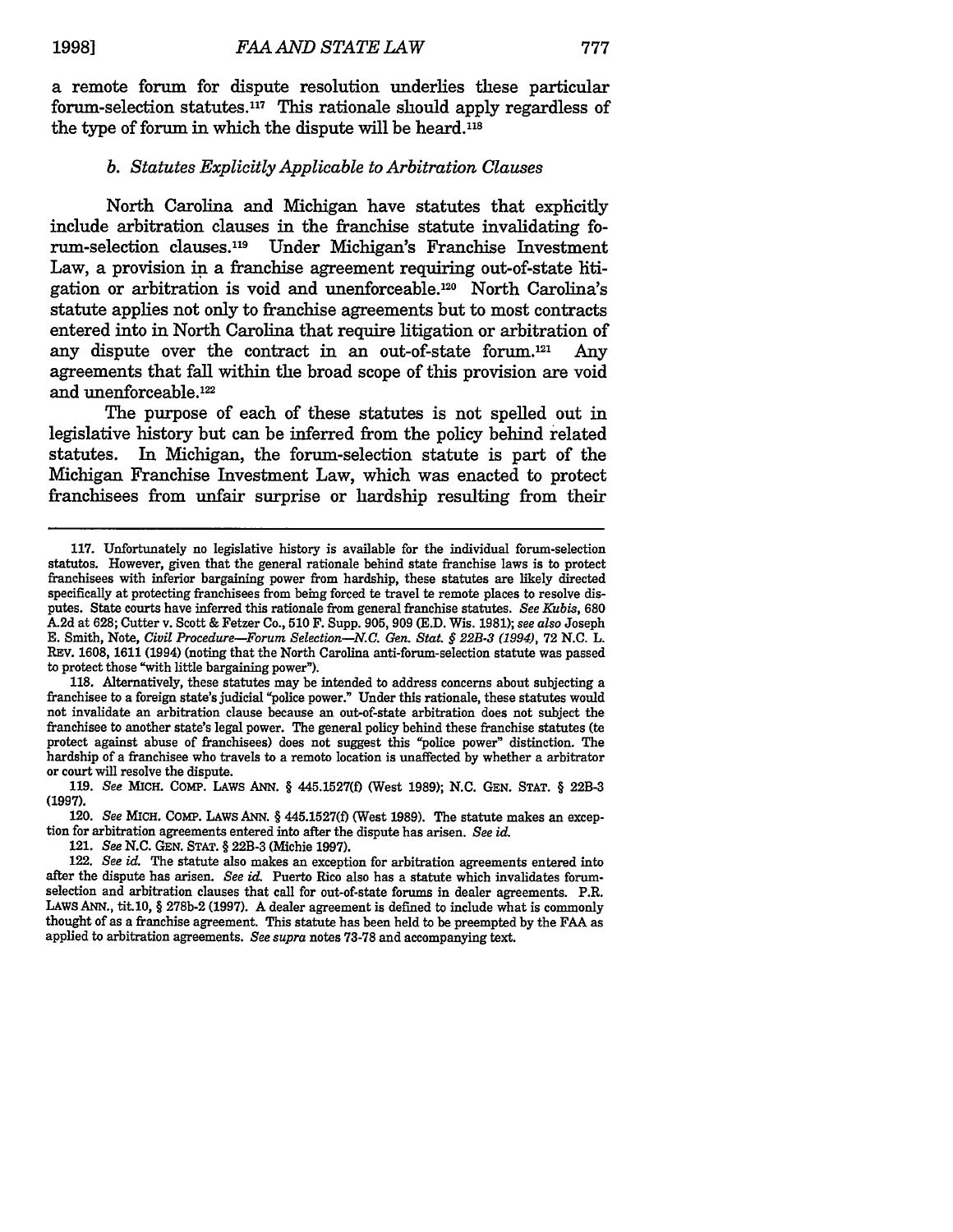relative lack of business savvy and legal knowledge and their inferior resources.<sup>123</sup> In North Carolina, the forum-selection statute is not part of a set of franchise laws. Instead, the statute applies to a broad range of agreements.<sup>124</sup> The legislature passed the statute to overrule a North Carolina Supreme Court decision and protect those with inferior bargaining power.<sup>125</sup>

#### *c. Statutes Excluding Arbitration from Their Purview*

Illinois, Indiana, Iowa, and Minnesota have franchise statutes that invalidate out-of-state forum-selection clauses, but all appear to except arbitration agreements. Illinois, Indiana, and Minnesota's statutes exclude arbitration agreements explicitly.1 26 The scope of Iowa's statute is questionable. One section voids provisions restricting "jurisdiction to a forum outside [the] state," without explicitly mentioning arbitration.<sup>127</sup> In contrast, a later section of the statute provides that "[p]arties to a franchise may agree to independent arbitration, mediation, or other nonjudicial resolution of an existing or future dispute."<sup>128</sup> Thus it is unclear whether this section excludes arbitration agreements from the provision restricting forum selection or merely expressly allows parties to make these agreements subject to the restrictions of the forum-selection provision. Unfortunately, no reported case or administrative rule appears on this issue in Iowa, nor does any legislative history regarding the purpose of the statute.

The reason these states protect arbitration agreements from the reach of the forum-selection statute remains unclear. Perhaps the legislature was concerned that the FAA will preempt the law if the statute is applied to arbitration agreements.<sup>129</sup> Another possibility is that the forum-selection laws are concerned with subjecting a state resident to the "police power" of another state.<sup>130</sup> Regardless of the

<sup>123.</sup> *See* Geib v. Amoco Oil Co., 29 F.3d 1050, 1056 (6th Cir. 1994) (explaining the policy behind the law). For a detailed discussion of the Michigan Franchise Investment Law, see generally Richard H. May and David L. Steinberg, *Great Expectations: 1984 Amendments to Franchise Investment Law,* 64 **MICH.** BUS. L.J. 32 (1985).

<sup>124.</sup> The statute applies to all agreements entered into in North Carolina, with some exceptions. *See* N.C. GEN. STAT. § 22B-3 (Michie 1997).

**<sup>125.</sup>** *See* Smith, *supra* note 117, at 1613 (discussing the law's enactment).

<sup>126. 815</sup> ILL. COMP. STAT. ANN. 705/4 (West 1997); IND. CODE § 23-2-2.7-1 (1997); **MINN.** STAT. § 2860.4400(J) (1997).

<sup>127.</sup> IOwA CODE ANN. § 523H.3(1) (West Supp. 1997). This section is quite similar to the statutes mentioned in note 113, which do not distinguish between arbitration and litigation.

<sup>128.</sup> *See id. §* 523H.3(3).

<sup>129.</sup> *See* Levin & Morrison, *supra* note **5,** at 117 (suggesting this reason).

<sup>130.</sup> *See supra* note 118 for a discussion of this rationale.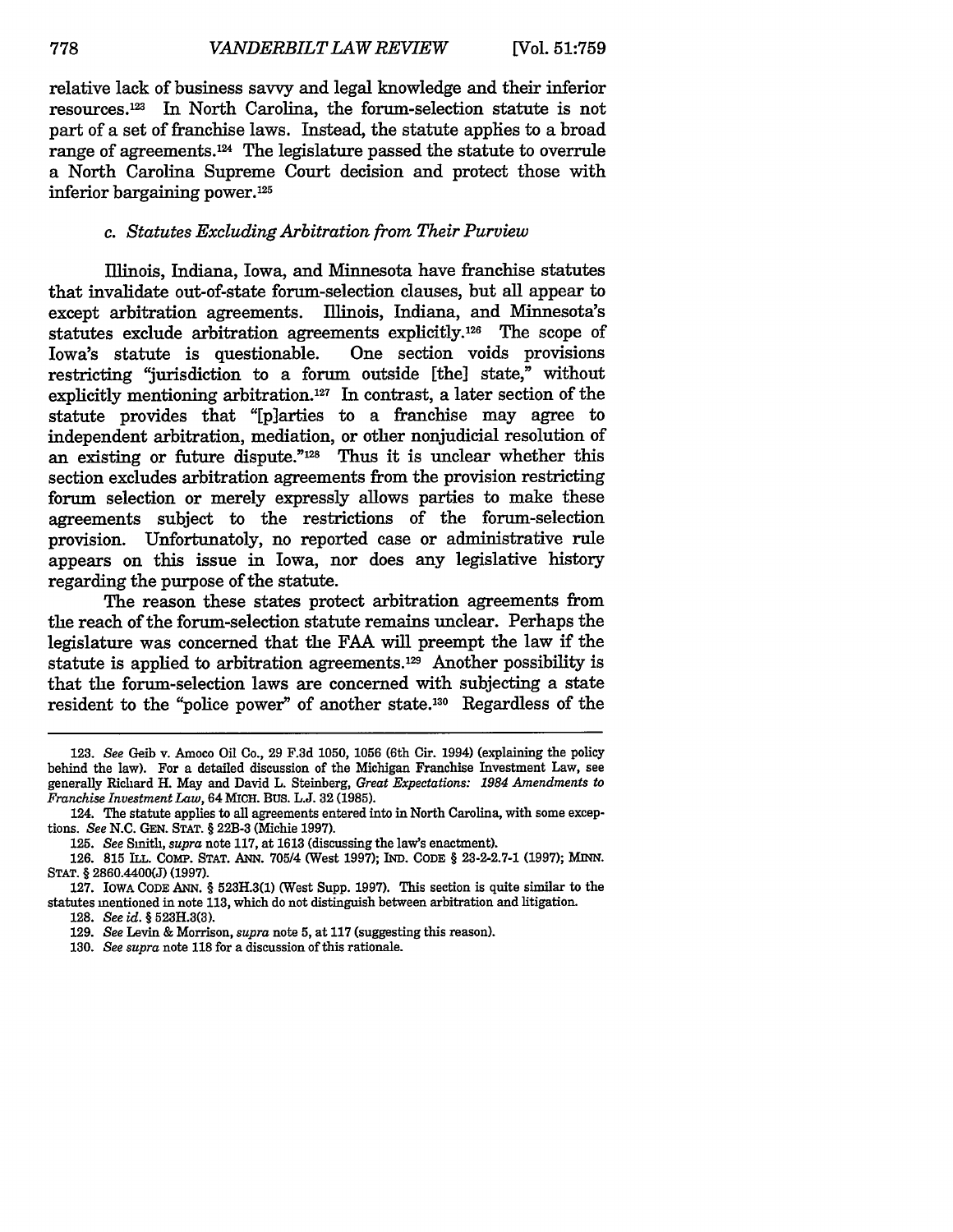rationale, franchisors in these states are free to include arbitration clauses requiring out-of-state resolution of their disputes.

#### 3. Administrative Rules

In Maryland, North Dakota, and Washington, state administrators have construed broad franchise statutes that impose general obligations on franchisors, and ruled that under these laws, clauses which provide for litigation or arbitration outside the state are invalid. Maryland has no statute or judicial rule invalidating these clauses. However, under the Maryland Franchise Registration and Disclosure Law, state administrators require a franchise agreement to provide that the franchisee may sue in Maryland for alleged violations of the Maryland Franchise Registration and Disclosure Law.<sup>131</sup> No distinction between litigation and arbitration exists. <sup>132</sup>

North Dakota's franchise statute empowers the state Securities Commissioner to deny franchise registration if, in the Commissioner's opinion, the franchise agreement is "unfair, unjust, or inequitable to the franchisees."<sup>133</sup> The Commissioner has concluded that forum-selection clauses selecting out-of-state courts, and arbitration clauses providing for remote arbitration sites, are unfair, unjust, or inequitable and, therefore, in violation of the statute.<sup>134</sup> Similarly, in Washington, the Securities Administrator is given the power to interpret and enforce the state Franchise Investment Protection Act, and the Administrator has determined that a franchisor requiring an out-of-state arbitration clause violates the Act.<sup>135</sup>

#### IV. ANALYSIS: STATE FORUM-SELECTION LAWS VS. THE FAA

Few reported cases discuss the conflict between the FAA and state laws limiting forum-selection clauses."36 However, with the trend towards increased use of arbitration agreements in franchise agreements, and the increasing number of states instituting laws that protect franchisees against forum-selection clauses that are perceived as unfair, this issue will likely be an important one in the future. In

- 133. *See id.* at **118.**
- 134. *See id.* **135.** *See id.*
- 136. *See* Doctor's Assocs., Inc. v. Casarotto, 116 S. Ct. 1652, 1656 (1996).

<sup>131.</sup> *See* Levin & Morrison, *supra* note 5, at **117** (providing an explanation of this law).

**<sup>132.</sup>** *See id.*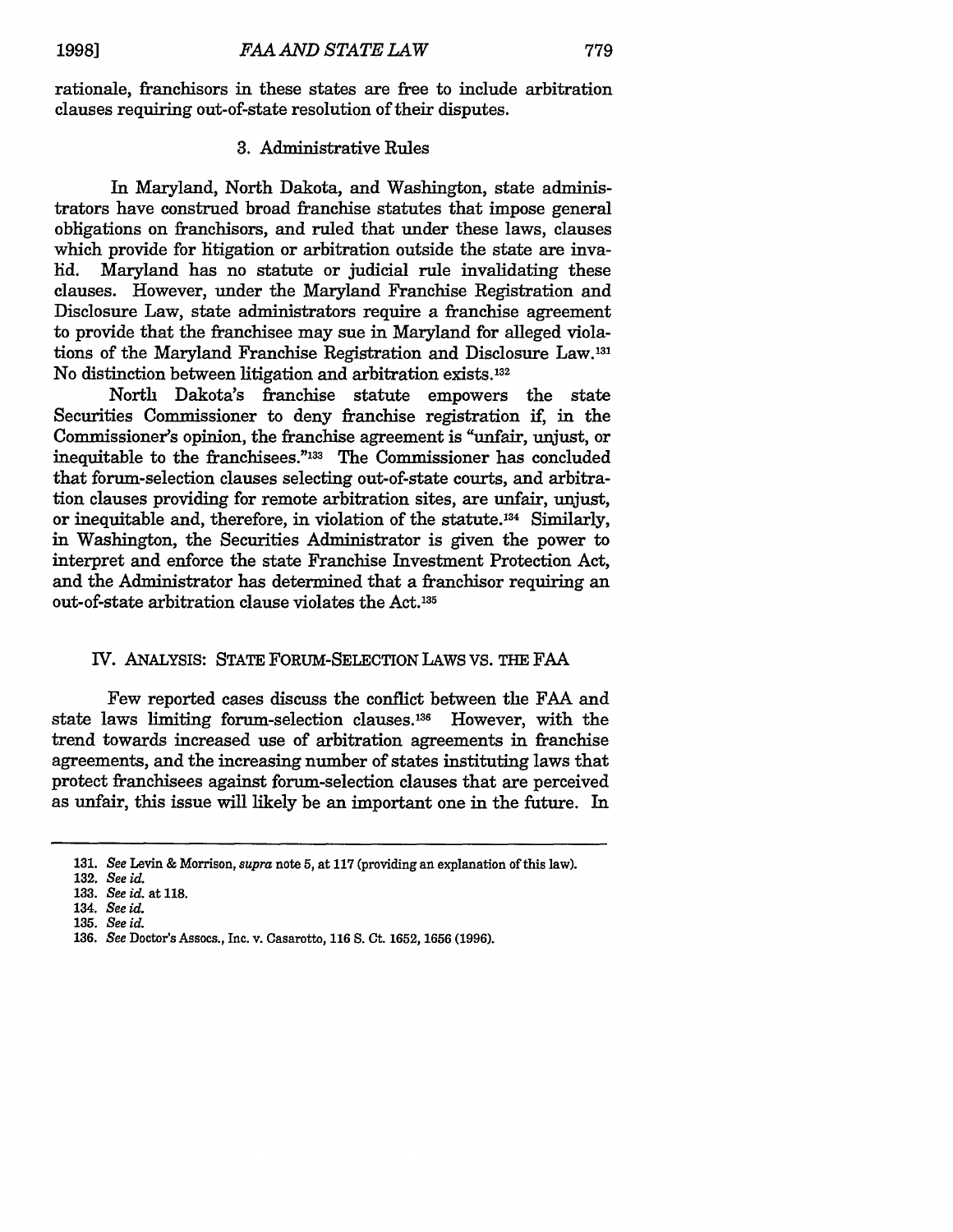addition to resolution of the immediate question, this issue also has important implications for the scope of **FAA** preemption and the viability of state laws that restrict the use of arbitration agreements for reasons other than concerns about arbitration.

State franchise laws that invalidate forum-selection clauses selecting an out-of-state forum should not be preempted **by** the **FAA.** Three reasons support this result. First, these laws are outside the FAA's preemptive scope because they do not "single out" arbitration agreements and hold them to a higher standard. Second, these laws<br>do not undermine the FAA's goals and policies. The laws are do not undermine the FAA's goals and policies. concerned with the unequal bargaining power and the unfairness of a remote forum, rather than general concern about arbitration agreements. Third, using the **FAA** to preempt these state laws and uphold arbitration agreements that would otherwise be struck down would, conflict with the FAA's fundamental purpose of placing arbitration agreements on the same footing as all other contracts.

# *A. State Forum-Selection Laws Do Not Single Out Arbitration Agreements for Increased Scrutiny*

Consistently, the Supreme Court has held that state laws may not "single out" arbitration agreements and subject them to greater scrutiny than other agreements.<sup>137</sup> The Court, however, has also noted consistently that, as the text of the FAA provides, arbitration agreements can be invalidated "upon such grounds as exist at law or in equity for the revocation of any contract."<sup>138</sup> The Court has interpreted this phrase to allow general contract law to invalidate arbitration agreements, and many lower courts have responded.<sup>139</sup> In particular, lower courts have applied the doctrine of unconscionability to void arbitration agreements that are not the result of open bargaining, subjecting the party of lesser bargaining power to a biased arbitrator or to an arbitration at a highly inconvenient site.140

<sup>137.</sup> *See* Casarotto, **116 S.** Ct. at 1656.

**<sup>138.</sup>** 9 **U.S.C.** § 2 (1997).

<sup>139.</sup> *See supra* notes 57-61 and accompanying text.

*<sup>140.</sup> See, e.g.,* Graham v. Scissor-Tail, Inc., 623 P.2d 165, 169 (Cal. 1981) (stating clause was unconscionable due to biased arbitrator); Patterson v. ITT Consumer Fin. Corp., **18** Cal. Rptr. 2d 563, 566-67 (Ct. App. 1993) (finding unconscionability due to foreign forum); *see also supra* notes 57-61 and accompanying text (discussing these and other related cases).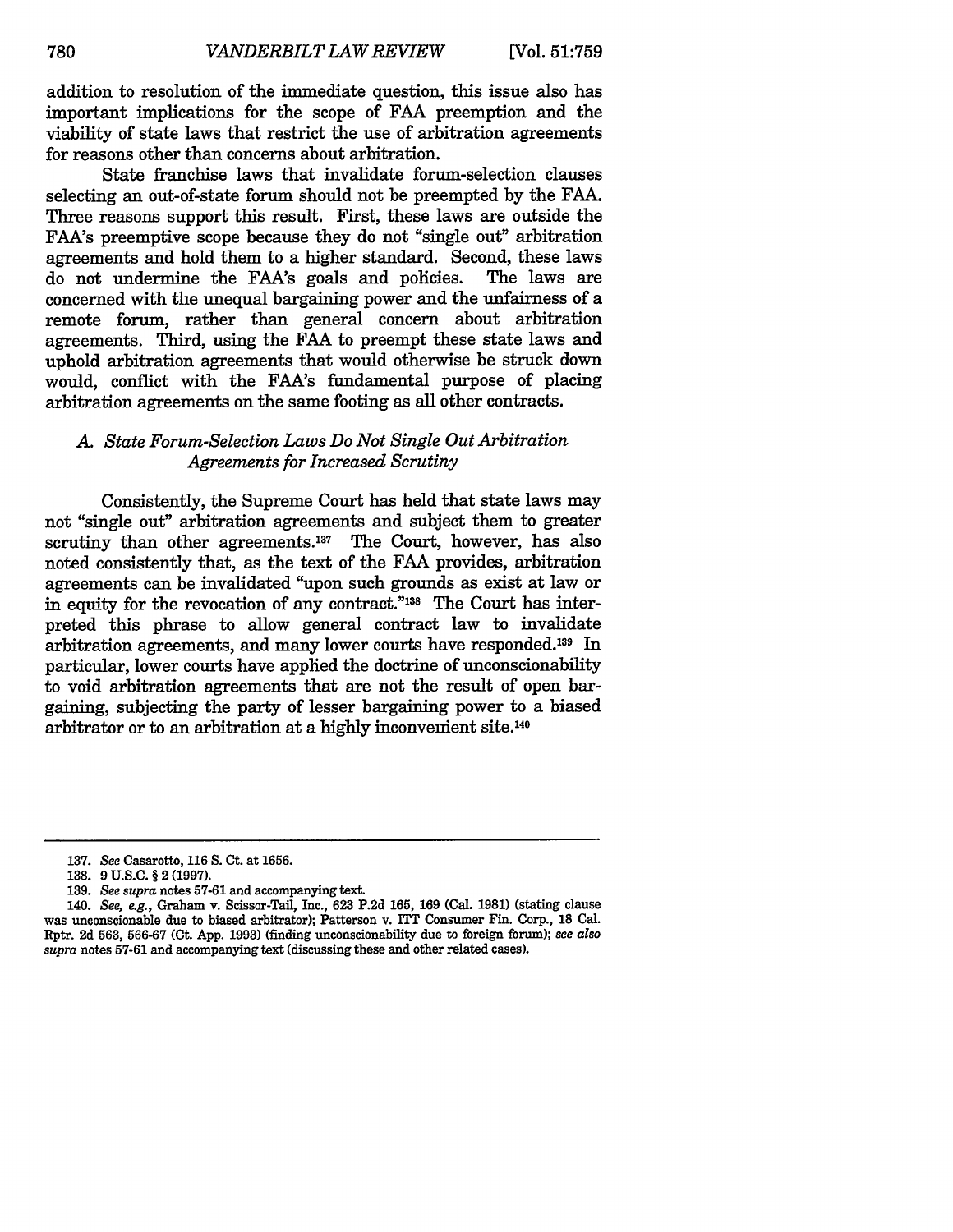State laws limiting forum-selection in franchise agreements are a form of general contract law.'4' Instead of distinguishing arbitration agreements, these laws apply to all forum-selection clauses. This difference immediately distinguishes *Casarotto* and all other Supreme Court precedent on FAA preemption. The Supreme Court has never held that a state law which applies to more than just arbitration agreements is preempted. One can view these laws as a legislative ruling that any time a franchisor inserts a forum-selection clause inte a franchise agreement providing for a forum out of the franchisee's state, the imbalance of bargaining power and hardship on the franchisee gives rise to unconscionability.

Of course, these state laws do not apply to all contracts. These laws apply only to forum-selection clauses in franchise agreements. Proponents of FAA preemption will argue that these state laws are *not* part of general contract law but are instead laws that invalidate only forum-selection and arbitration clauses. Thus, the argument goes, these laws hold forum-selection and arbitration agreements to a higher standard than contracts generally, violating the principle of *Casarotto42* and other cases.

This argument overlooks the important difference between the state laws struck down by the Supreme Court and the state laws discussed here. In *Casarotto,* for example, the Montana notice provision applied only te arbitration agreements.<sup>143</sup> Because it did not apply to other agreements, a logical inference is that the Montana legislature was particulary concerned about the potential effect of arbitration agreements. This type of rationale is what the FAA was designed to prevent and what the Supreme Court meant when it held that the FAA preempts statutes that hold arbitration to "suspect status."144 The state laws invalidated in the other Supreme Court cases construing the FAA similarly scrutinized the arbitration agreements because of concerns over arbitration, rather than concerns over bargaining power or some other general contract concern.145

<sup>141.</sup> *See* Traci L. Jones, Note, *State Law of Contract Formation in the Shadow of the Federal Arbitration Act,* 46 Duke **L.J. 651, 676-77 (1996)** (arguing that a forum-selection clause is part of contract law); Ware, *supra* note **57,** at 1028.

<sup>142.</sup> **517 U.S. 681, 685 (1996).**

<sup>143.</sup> *Id.*

<sup>144.</sup> *Id.* at **688.**

*<sup>145.</sup> See, e.g.,* Southland Corp. v. Keating, 465 U.S. 1, **5** (1984). The state law in *Southland* was a judicial decision requiring judicial consideration of claims brought under state franchise laws. This ruling seems to have as an underlying rationale a worry that arbitration will not adequately protect the rights of the franchisee. This type of suspicion over arbitration agreements is what the courts have interpreted the FAA to preempt. *See id.* at 16.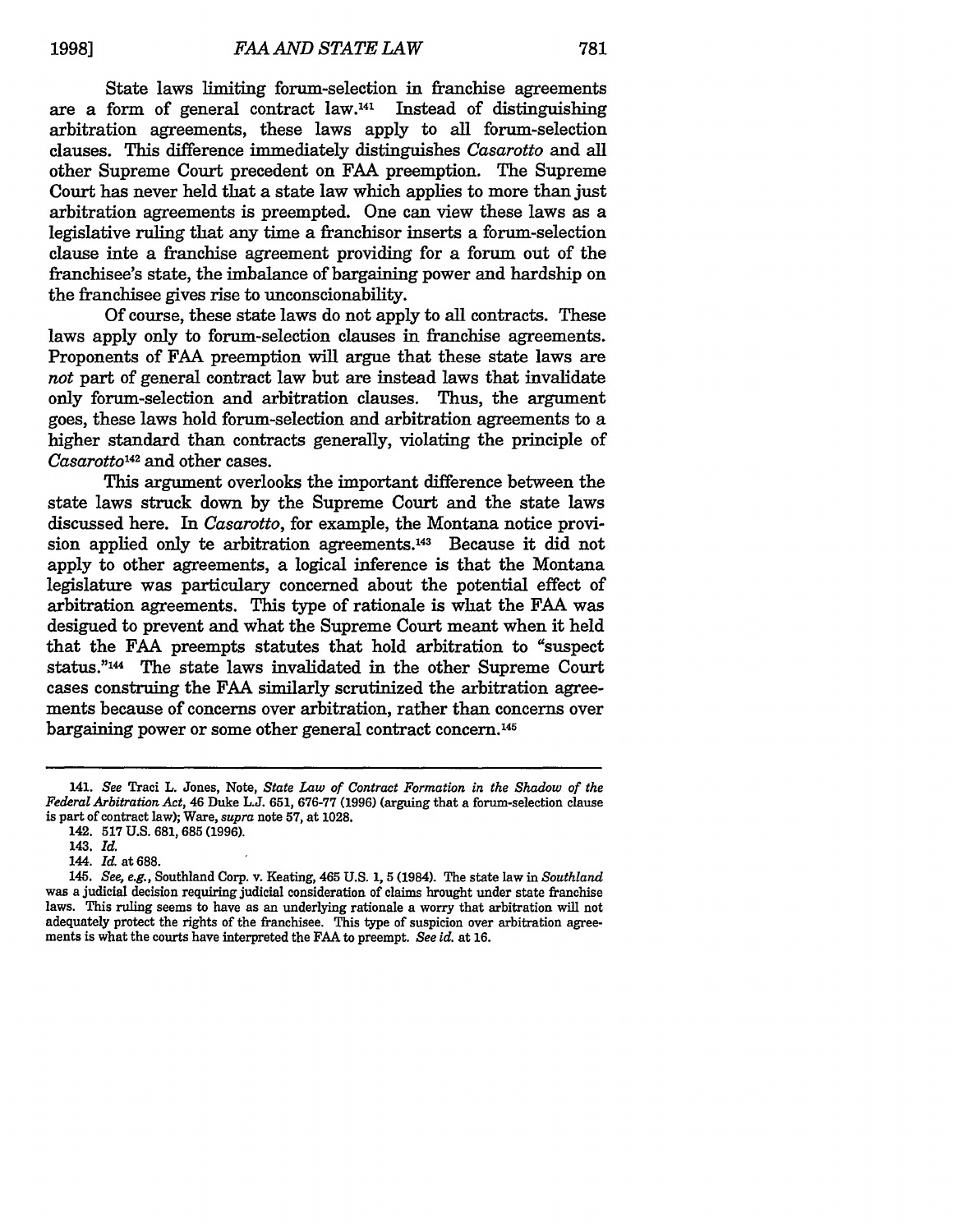# *B. State Forum-Selection Laws Address a Concern Entirely Distinct from Arbitration*

The state laws in question do not "single out" arbitration agreements. Instead, they are concerned with contractual issues very different from those that the FAA was designed to override. The FAA's purpose was to undo the courts' centuries-old aversion to arbitration agreements that arose because they provided for alternative dispute resolution.146 In contrast, as discussed above, the purpose behind the state laws restricting forum-selection clauses is to prevent the abuse of franchisees by powerful franchisors who are more sophisticated and have far more resources available.<sup>147</sup> This protection of the franchisee is a legitimate application of state contract law and is distinct from the FAA's rationale.

As the Supreme Court has stated many times, the central purpose behind the FAA was to override judicial hesitation to enforce arbitration agreements. 48 Before the enactment of the FAA, courts regularly invalidated arbitration agreements, often without any actual scrutiny of the fairness of the agreement.<sup>149</sup> The typical rationale was that arbitration agreements were void or voidable at the wil of either party because, if enforced, they would "oust the jurisdiction of the court."15O The **FAA** supplanted this judicially-made law by requiring arbitration agreements to be held to the same standard as all contracts. Today, in light of the text of the FAA and the Supreme Court's construction of it, no one legitimately can argue that arbitration agreements can be voided merely because they "oust the jurisdiction of the court."

Standing in stark contrast to this "ousting" rationale is the rationale behind today's state statutes and rules that invalidate forum-selection clauses. As noted above, the general policy behind state franchise laws is to protect franchisees from abuse because of their inferior bargaining power.<sup>151</sup> The specific statutes, rules, and decisions that restrict the use of forum-selection and arbitration clauses

*<sup>146.</sup> See, e.g.,* Prima Paint Corp. v. Flood & Conklin Mfg. Co., **388** U.S. 395, 404 (1967) (discussing this purpose behind the FAA).

<sup>147.</sup> *See* Kubis v. & Perszyk Assocs. v. Sun Microsystems, Inc., 680 A.2d 618, 621-26 (N.J. 1996) (discussing adhesion contracts and forum selection clauses); *see also supra* notes 117-18 and accompanying text (discussing the policy behind these state laws).

<sup>148.</sup> *See* Doctor's Assocs. v. Casarotto, **517** U.S. **681,** 116 **S.** Ct. **1652** (1996).

<sup>149.</sup> *See* Diamond, supra note 20, at 35-37 (discussing the history of these arguments).

<sup>150.</sup> *See id.* at 36 n.2.

<sup>151.</sup> See *supra* notes 116-17 and accompanying text for a discussion of the policy behind state franchise laws.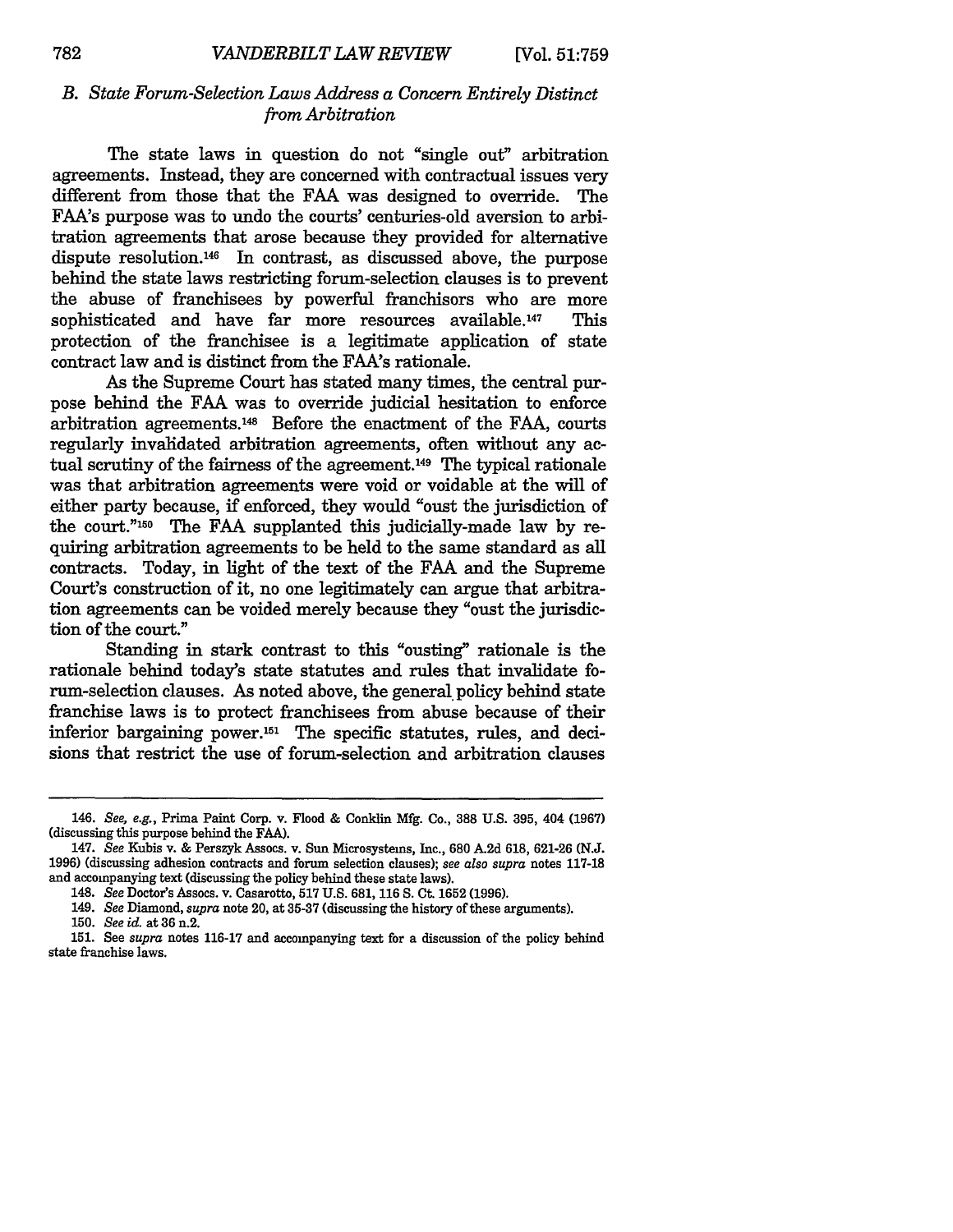follow this general policy **by** protecting franchisees from the burden of traveling to a distant forum to resolve their disputes.<sup>152</sup> These laws reflect no concern over courts' jurisdiction being "ousted." A statement from the *Kubis* court is particularly instructive:

Parochialism plays no role in our decision. We have no doubt that courts in other states, both state and federal, would faithfully and fairly apply the [New Jersey] Franchise Act to suits within their jurisdiction .... We recognize, however, that even if a California and a New Jersey court afforded identical relief under the Act to an aggrieved franchisee, there may be a difference of substantial magnitude in the practical accessibility of that relief from the perspective of an unsophisticated and underfinanced New Jersey franchisee. <sup>153</sup>

As the language from *Kubis* demonstrates, these laws are based on neither any increased suspicion or dislike of arbitration clauses, nor any concern that the court's jurisdiction will be "ousted." Rather, these laws are desigued to prevent franchisors from effectively taking away a franchisee's right to seek redress for a breach of the franchise contract. A law which protects the rights of parties with inferior bargaining power can be considered general contract law. At the least, this type of law is clearly unrelated to the policy that the **FAA** was designed to preempt.<sup>154</sup>

# *C. FAA Preemption of State Forum-Selection Laws Would Undermine the Overriding Policy of the FAA*

Ironically, the FAA's policy of placing arbitration agreements on the same level as other agreements would be undermined if the FAA preempted state forum-selection laws. A comparison of two franchise agreements illustrates this irony: (1) One franchise agreement contains an arbitration clause requiring any dispute to be resolved before an arbitrator in the franchisor's home state, far from the franchisee's home; (2) the other franchise agreement has a judicial forum-selection clause requiring that any suit be filed in court in the franchisor's home state, also far from the franchisee's home. Assume the franchisee operates in a state that has adopted a law invalidating forum-selection clauses selecting out-of-state sites for resolution.

154. *See supra* note 20.

<sup>152.</sup> While many of these state laws do not have legislative history or other explicit evidence of the policy behind them, this purpose seems fitting in light of the general policy behind franchise laws. See *infra* Part III.B for discussion of these state laws and the policy behind them.

<sup>153.</sup> Kubis & Perszyk Assocs. v. Sun Microsystems, Inc., **680** A.2d 618, **628** (N.J. 1996).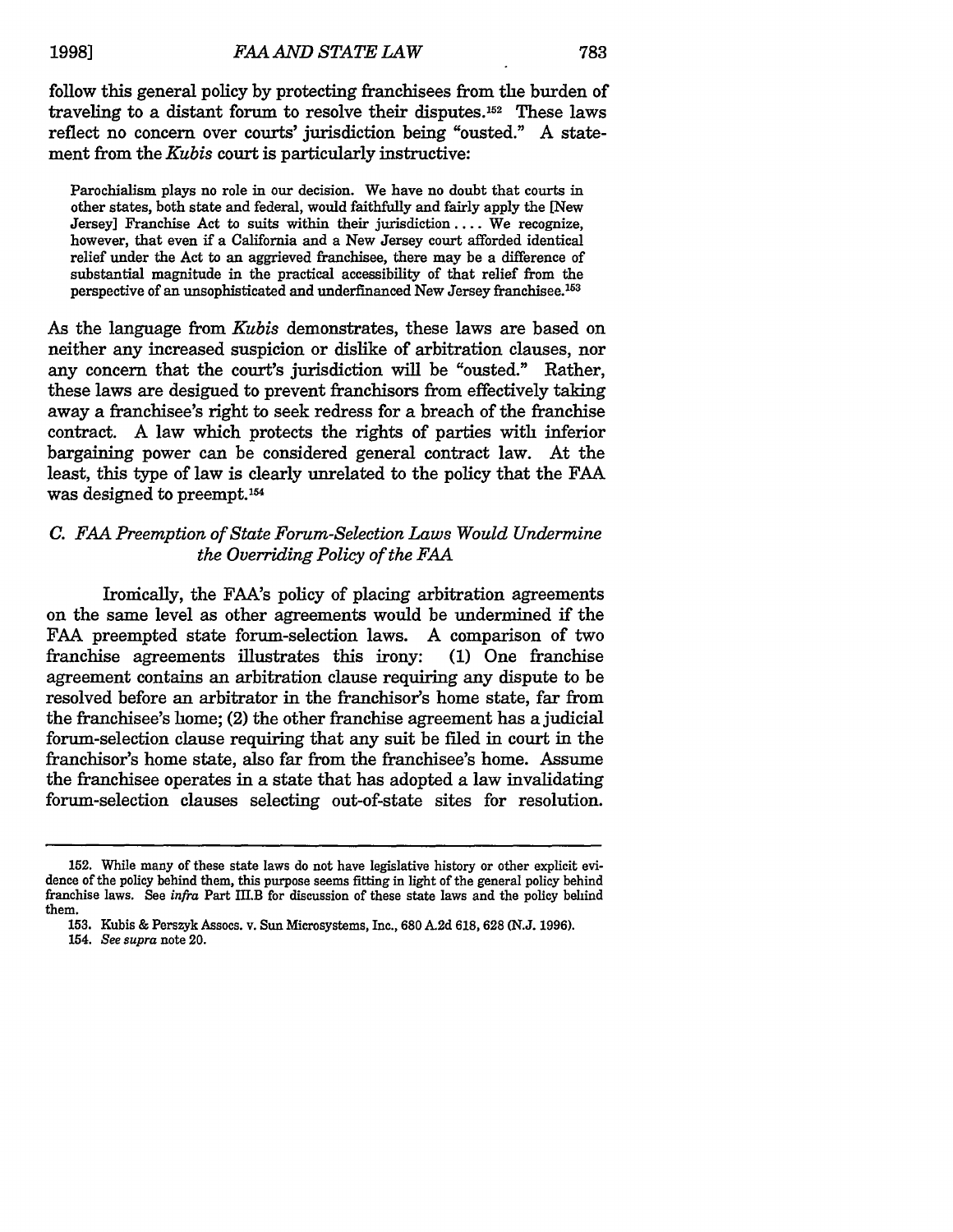Assuming further the application of state forum-selection law,155 the forum-selection clause designating the out-of-state court would be invalidated. In contrast, if the **FAA** preempts the state law as applied to the arbitration agreement, a court would uphold the arbitration agreement. Thus, the arbitration agreement would not be on the same level as the other agreement. Instead, the forum-selection agreement would be invalidated and the arbitration agreement would be upheld, even though both agreements present the same "remote forum" problem the state law is designed to remedy<sup>156</sup> and both are equally invalid under state law.157

This result is fundamentally at odds with the FAA's purpose. By enacting the FAA, Congress intended to eliminate judicial hostility to arbitration agreements and require equal enforcement of arbitration agreements and other contract provisions.<sup>158</sup> As the example above demonstrates, this ironic result places arbitration agreements on a *higher* level than other contracts. As the Supreme Court stated in *Prima Paint,* the FAA is supposed "to make arbitration agreements as enforceable as other contracts, but not more so."159 If the FAA is held to preempt these state laws as applied to arbitration agreements, arbitration agreements will be favored over forum-selection clauses. Congress intended no such result.<sup>160</sup>

158. *See* Doctor's Assocs. v. Casarotto, **517 U.S.** 681, **685** (1996).

**159.** Prima Paint Corp. v. Flood & Conklin Mfg. Co., 388 U.S. 395, 404 (1967); *see also* Volt Info. Sciences, Inc. v. Board of Trustees, 489 U.S. 468, 478 (1989) (quoting the passage from *Prima Paint* with approval).

160. When the decision is made to invalidate an arbitration agreement pursuant to a law of this type, an interesting question arises: Should the arbitration agreement be *entirely* voided, to allow for judicial consideration of the dispute between the parties, or should the court merely require that the arbitration agreement take place inside the franchisee's home state (thus complying with the state franchise law)? While this issue is outside the scope of this Note, a preliminary analysis suggests that in most cases the best alternative will be to invalidate the entire clause.

**<sup>155.</sup>** In federal court, federal law may apply to the enforcement of a forum-selection provision. *See supra* notes 92-95 and accompanying text.

**<sup>156.</sup>** Again, one may argue that the state law was designed merely to protect an in-state franchisee from another state's "police power." Given the judicial reasoning and legislative intent behind these state laws, however, this explanation is hardly plausible. See *supra* note **118** and accompanying text for a discussion of this possibility.

<sup>157.</sup> Puerto Rico's law has this exact inconsistency. In *Mistubishi Motors,* the First Circuit held that the **FAA** overruled a local statute invalidating forum-selection and arbitration clauses calling for out-of-state forums. Mistubishi Motors Corp. v. Soler Chrysler-Plymouth, Inc., 723 F.2d **155, 158** (1st Cir. 1983). See *supra* notes 74-79 and accompanying text for a discussion of the case and others following it. Recently a federal district court in Puerto Rico invalidated a forum-selection clause in a dealership agreement calling for an out-of-state *judicial* forum because of the local statute. *See* Triangle Trading Co., Inc. v. Robroy Indus., Inc., 952 F. Supp. **75,** 80 (D. P.R. 1997). Thus, under Puerto Rican, and possibly First Circuit, law arbitration agreements apparently are held in higher regard than other forum-selection clauses.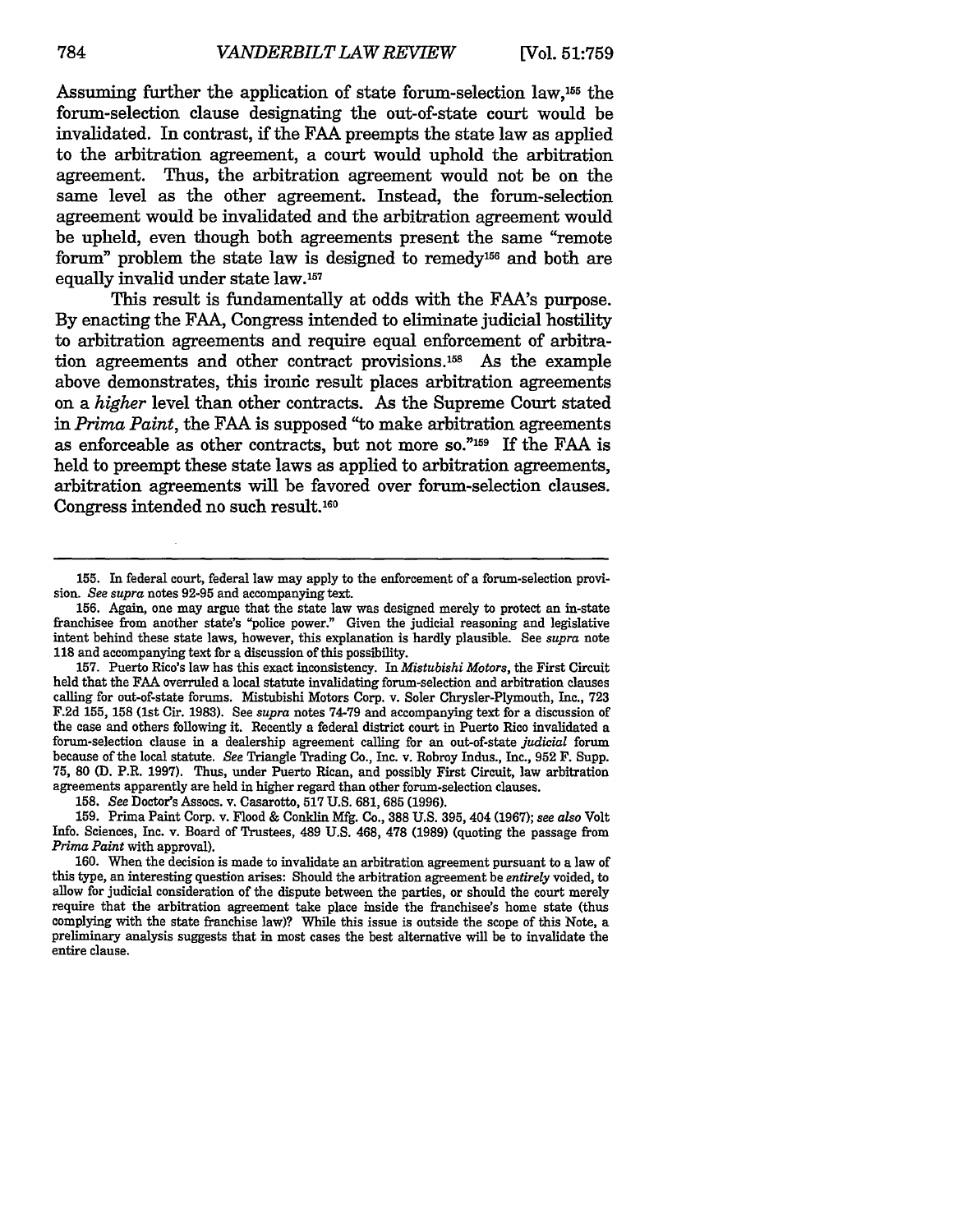#### V. CONCLUSION

This issue will be hotly contested in the near future. Arbitration clauses in franchise agreements are already common and are appearing with increasing frequency. At the same time, state laws restricting the application of these clauses are becoming more prevalent. Franchisors value arbitration clauses providing for a remote forum and are not likely to relinquish them in the face of a state law. Instead they will rely on the powerful Federal Arbitration Act to uphold the agreement. As this Note argues, however, these state laws can invalidate arbitration agreements without running afoul of the FAA.

Irrespective of the wisdom of state forum-selection laws, if enacted, these laws should be permitted to invalidate arbitration agreements because the laws are not preempted by the FAA. Arguably, these statutes, rules, and judicial decisions are overly paternalistic and will have the effect of invalidating provisions even in situations where franchisees understand the effect of the forum-

Requiring arbitration inside the franchisee's home state would also raise potentially serious practical and legal problems. In many cases, the arbitrator that the parties selected will be unavailable to arbitrate the case in a different state. Having the parties select another arbitrator may be practically impossible because the franchisee has already filed suit to avoid arbitration under the contract. The court could select an arbitrator, but this would create a great risk that the court would be enforcing a contract to which the parties never agreed.

Even if an arbitrater does not need to be selected, a court may not compel arbitration in a different forum than that selected **by** the agreement if the forum-selection aspect of the arbitration agreement is not severable from the agreement to arbitrate itself. For an arbitration agreement to be found severable, the forum-selection aspect of the agreement must be only a "minor consideration," while the agreement to arbitrate is the "essential term." National Iranian Oil Co. v. Ashland Oil, Inc., **817 F.2d 326, 333-34** (5th Cir. **1987)** (citing the RESTATEMENT **(SECOND)** OF **CONTRACTS** sec. **184-85).** In typical franchise agreements with arbitration clauses providing for arbitration in the home state of the franchisor, the site of the arbitration is likely to be an important aspect of the arbitration agreement to the franchisor. Some franchisors may even prefer to have the entire arbitration clause voided, rather than pursue arbitration in an undesirable location and before an arbitrator the franchisor did not choose.

In its best scenario, merely restricting arbitration to inside the franchisee's home state may uphold the intent of both the FAA and the state franchise law by first allowing arbitration to take place, and, second, protecting the franchisee against the burden of a remote forum. This alternative is not *required* by the FAA, however. At first glance, striking down an entire arbitration agreement pursuant to a state forum-selection law may seem to hold arbitration agreements to stricter scrutiny than judicial forum-selection agreements, because the state law invalidates both the place and type of resolution selected in the arbitration agreement, while only invalidating the place of resolution in the forum-selection agreement. On close inspection, however, these two clauses are not treated differently. The judicial forum-selection clause retains its type of resolution, that is, the ability to bring suit in court, only because the judicial consideration is always available. Thus the arbitration agreement is held to the same standard as other contracts, even if the entire arbitration clause is invalidated.